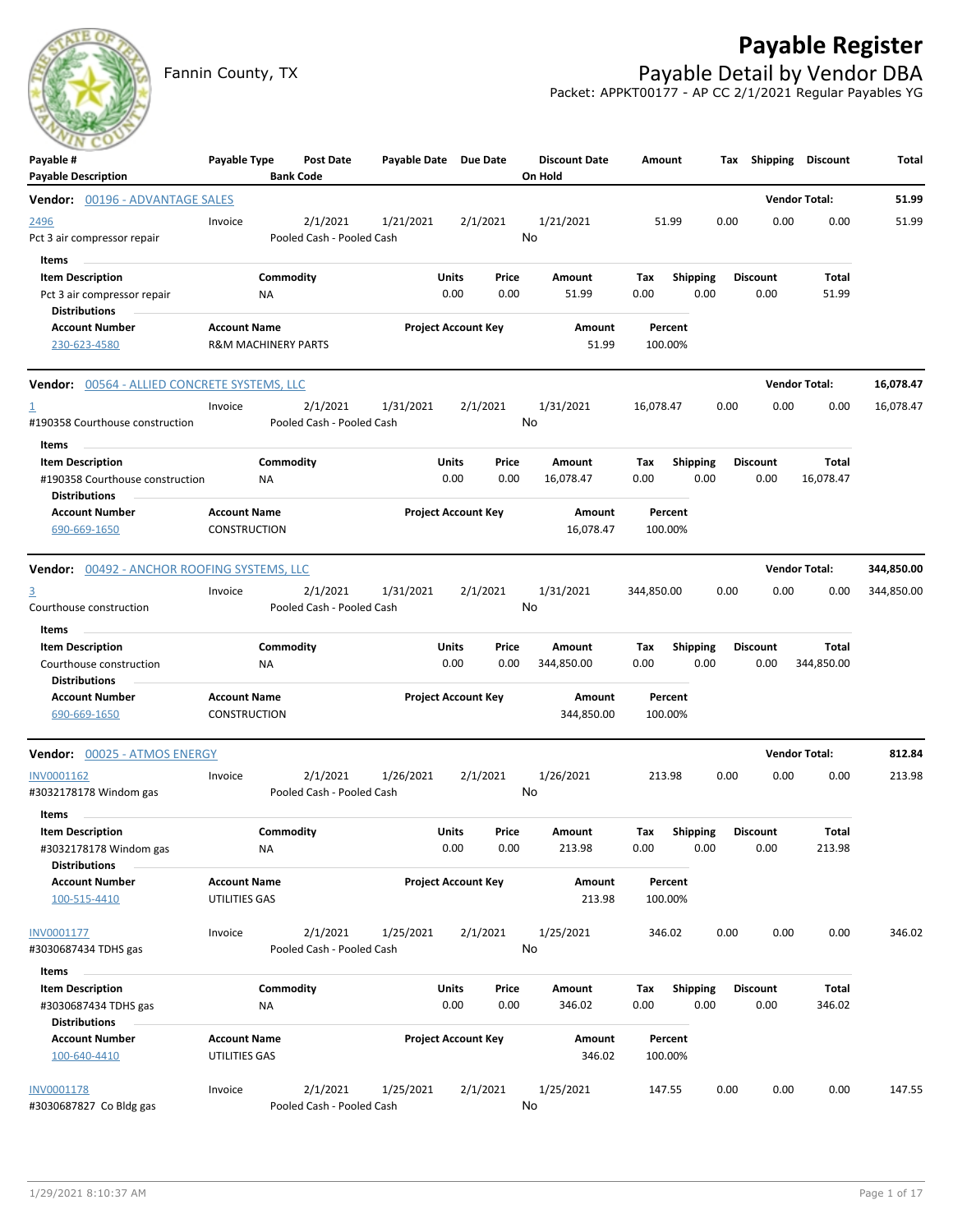| Payable #<br>Payable Type<br><b>Post Date</b><br>Payable Date Due Date<br><b>Discount Date</b><br>Tax Shipping Discount<br>Amount<br>Total<br><b>Bank Code</b><br>On Hold<br><b>Payable Description</b><br>Items<br><b>Item Description</b><br>Commodity<br>Units<br>Price<br><b>Discount</b><br><b>Total</b><br>Amount<br>Tax<br><b>Shipping</b><br>0.00<br>0.00<br>#3030687827 Co Bldg gas<br>ΝA<br>0.00<br>147.55<br>0.00<br>0.00<br>147.55<br><b>Distributions</b><br><b>Account Name</b><br><b>Project Account Key</b><br><b>Account Number</b><br>Amount<br>Percent<br>UTILITIES GAS<br>147.55<br>100-511-4410<br>100.00%<br>INV0001179<br>2/1/2021<br>1/25/2021<br>2/1/2021<br>1/25/2021<br>105.29<br>0.00<br>0.00<br>0.00<br>105.29<br>Invoice<br>No<br>Pooled Cash - Pooled Cash<br>#4014116839 Pct 4 gas<br>Items<br><b>Item Description</b><br>Commodity<br>Units<br>Price<br>Amount<br>Tax<br><b>Shipping</b><br><b>Discount</b><br>Total<br>0.00<br>0.00<br>105.29<br>#4014116839 Pct 4 gas<br>0.00<br>105.29<br>0.00<br>0.00<br>ΝA<br><b>Distributions</b><br><b>Account Name</b><br><b>Project Account Key</b><br><b>Account Number</b><br>Amount<br>Percent<br>240-624-4410<br><b>UTILITY GAS</b><br>105.29<br>100.00%<br><b>Vendor Total:</b><br>2,984.54<br>Vendor: 00424 - BAILEY VOLUNTEER FIRE DEPARTMENT<br>2,984.54<br>INV0001164<br>2/1/2021<br>1/27/2021<br>2/1/2021<br>1/27/2021<br>2,984.54<br>0.00<br>0.00<br>0.00<br>Invoice<br>No<br>FY21 2nd qtr fire protection<br>Pooled Cash - Pooled Cash<br>Items<br><b>Item Description</b><br>Commodity<br>Units<br>Price<br><b>Shipping</b><br><b>Total</b><br>Amount<br>Tax<br><b>Discount</b><br>0.00<br>FY21 2nd qtr fire protection<br>0.00<br>2,984.54<br>0.00<br>0.00<br>0.00<br>2,984.54<br>ΝA<br><b>Distributions</b><br><b>Account Number</b><br><b>Account Name</b><br><b>Project Account Key</b><br>Amount<br>Percent<br>FIRE PROTECTION SERVICE<br>2,984.54<br>100.00%<br>100-543-4160<br><b>Vendor Total:</b><br>68.00<br>Vendor: VEN02077 - Baxter, Leonard J<br>INV0001176<br>2/1/2021<br>1/28/2021<br>2/1/2021<br>1/28/2021<br>68.00<br>0.00<br>0.00<br>0.00<br>68.00<br>Invoice<br>No<br>1/19-20/21 transport meals<br>Pooled Cash - Pooled Cash<br>Items<br>Commodity<br><b>Item Description</b><br>Units<br><b>Shipping</b><br><b>Discount</b><br>Price<br><b>Amount</b><br>Tax<br>Total<br>0.00<br>0.00<br>68.00<br>0.00<br>0.00<br>0.00<br>68.00<br>1/19-20/21 transport meals<br>ΝA<br><b>Distributions</b><br><b>Account Number</b><br><b>Account Name</b><br><b>Project Account Key</b><br>Amount<br>Percent<br>100-560-4280<br>PRISONER TRANSPORT<br>68.00<br>100.00%<br><b>Vendor Total:</b><br>477.00<br>Vendor: 00800 - Bonham Quick Lube<br>47.00<br>0.00<br>0.00<br>0.00<br>47.00<br>2/1/2021<br>1/16/2021<br>2/1/2021<br>1/16/2021<br>100239<br>Invoice<br>No<br>Sheriff 2019 Ford Unit 4616 oil change<br>Pooled Cash - Pooled Cash<br><b>Items</b><br>Commodity<br>Units<br><b>Item Description</b><br>Price<br>Amount<br><b>Shipping</b><br><b>Discount</b><br>Total<br>Тах<br>47.00<br>Sheriff 2019 Ford Unit 4616 oil change<br>0.00<br>0.00<br>47.00<br>0.00<br>0.00<br>0.00<br>NA<br><b>Distributions</b><br><b>Account Number</b><br><b>Account Name</b><br><b>Project Account Key</b><br>Amount<br>Percent<br>47.00<br>R & M AUTOMOBILES<br>100.00%<br>100-560-4540<br>100405<br>2/1/2021<br>1/20/2021<br>2/1/2021<br>1/20/2021<br>26.00<br>0.00<br>0.00<br>0.00<br>26.00<br>Invoice<br>No<br>Sheriff 2018 Ford Unit 6384 tire mount/balance  Pooled Cash - Pooled Cash<br>Items<br>Commodity<br>Units<br>Price<br><b>Discount</b><br>Total<br><b>Item Description</b><br>Amount<br>Tax<br><b>Shipping</b><br>0.00<br>0.00<br>26.00<br>Sheriff 2018 Ford Unit 6384 tire mount/ba NA<br>0.00<br>26.00<br>0.00<br>0.00<br><b>Distributions</b><br><b>Account Name</b><br><b>Project Account Key</b><br><b>Account Number</b><br>Amount<br>Percent<br>R & M AUTOMOBILES<br>26.00<br>100-560-4540<br>100.00%<br>100504<br>Invoice<br>2/1/2021<br>1/22/2021<br>2/1/2021<br>1/22/2021<br>106.00<br>0.00<br>0.00<br>0.00<br>106.00<br>No<br>Sheriff 2018 Ford Unit 1062 oil/insp/tires<br>Pooled Cash - Pooled Cash | <b>Payable Register</b> |  |  |  |  |  | Packet: APPKT00177 - AP CC 2/1/2021 Regular Payables YG |  |
|-----------------------------------------------------------------------------------------------------------------------------------------------------------------------------------------------------------------------------------------------------------------------------------------------------------------------------------------------------------------------------------------------------------------------------------------------------------------------------------------------------------------------------------------------------------------------------------------------------------------------------------------------------------------------------------------------------------------------------------------------------------------------------------------------------------------------------------------------------------------------------------------------------------------------------------------------------------------------------------------------------------------------------------------------------------------------------------------------------------------------------------------------------------------------------------------------------------------------------------------------------------------------------------------------------------------------------------------------------------------------------------------------------------------------------------------------------------------------------------------------------------------------------------------------------------------------------------------------------------------------------------------------------------------------------------------------------------------------------------------------------------------------------------------------------------------------------------------------------------------------------------------------------------------------------------------------------------------------------------------------------------------------------------------------------------------------------------------------------------------------------------------------------------------------------------------------------------------------------------------------------------------------------------------------------------------------------------------------------------------------------------------------------------------------------------------------------------------------------------------------------------------------------------------------------------------------------------------------------------------------------------------------------------------------------------------------------------------------------------------------------------------------------------------------------------------------------------------------------------------------------------------------------------------------------------------------------------------------------------------------------------------------------------------------------------------------------------------------------------------------------------------------------------------------------------------------------------------------------------------------------------------------------------------------------------------------------------------------------------------------------------------------------------------------------------------------------------------------------------------------------------------------------------------------------------------------------------------------------------------------------------------------------------------------------------------------------------------------------------------------------------------------------------------------------------------------------------------------------------------------------------------------------------------------------------------------------------------------------------------------------------------------------------------------------------------------------------------------------------------------------------------------------------------------------------------------------------------------------|-------------------------|--|--|--|--|--|---------------------------------------------------------|--|
|                                                                                                                                                                                                                                                                                                                                                                                                                                                                                                                                                                                                                                                                                                                                                                                                                                                                                                                                                                                                                                                                                                                                                                                                                                                                                                                                                                                                                                                                                                                                                                                                                                                                                                                                                                                                                                                                                                                                                                                                                                                                                                                                                                                                                                                                                                                                                                                                                                                                                                                                                                                                                                                                                                                                                                                                                                                                                                                                                                                                                                                                                                                                                                                                                                                                                                                                                                                                                                                                                                                                                                                                                                                                                                                                                                                                                                                                                                                                                                                                                                                                                                                                                                                                                             |                         |  |  |  |  |  |                                                         |  |
|                                                                                                                                                                                                                                                                                                                                                                                                                                                                                                                                                                                                                                                                                                                                                                                                                                                                                                                                                                                                                                                                                                                                                                                                                                                                                                                                                                                                                                                                                                                                                                                                                                                                                                                                                                                                                                                                                                                                                                                                                                                                                                                                                                                                                                                                                                                                                                                                                                                                                                                                                                                                                                                                                                                                                                                                                                                                                                                                                                                                                                                                                                                                                                                                                                                                                                                                                                                                                                                                                                                                                                                                                                                                                                                                                                                                                                                                                                                                                                                                                                                                                                                                                                                                                             |                         |  |  |  |  |  |                                                         |  |
|                                                                                                                                                                                                                                                                                                                                                                                                                                                                                                                                                                                                                                                                                                                                                                                                                                                                                                                                                                                                                                                                                                                                                                                                                                                                                                                                                                                                                                                                                                                                                                                                                                                                                                                                                                                                                                                                                                                                                                                                                                                                                                                                                                                                                                                                                                                                                                                                                                                                                                                                                                                                                                                                                                                                                                                                                                                                                                                                                                                                                                                                                                                                                                                                                                                                                                                                                                                                                                                                                                                                                                                                                                                                                                                                                                                                                                                                                                                                                                                                                                                                                                                                                                                                                             |                         |  |  |  |  |  |                                                         |  |
|                                                                                                                                                                                                                                                                                                                                                                                                                                                                                                                                                                                                                                                                                                                                                                                                                                                                                                                                                                                                                                                                                                                                                                                                                                                                                                                                                                                                                                                                                                                                                                                                                                                                                                                                                                                                                                                                                                                                                                                                                                                                                                                                                                                                                                                                                                                                                                                                                                                                                                                                                                                                                                                                                                                                                                                                                                                                                                                                                                                                                                                                                                                                                                                                                                                                                                                                                                                                                                                                                                                                                                                                                                                                                                                                                                                                                                                                                                                                                                                                                                                                                                                                                                                                                             |                         |  |  |  |  |  |                                                         |  |
|                                                                                                                                                                                                                                                                                                                                                                                                                                                                                                                                                                                                                                                                                                                                                                                                                                                                                                                                                                                                                                                                                                                                                                                                                                                                                                                                                                                                                                                                                                                                                                                                                                                                                                                                                                                                                                                                                                                                                                                                                                                                                                                                                                                                                                                                                                                                                                                                                                                                                                                                                                                                                                                                                                                                                                                                                                                                                                                                                                                                                                                                                                                                                                                                                                                                                                                                                                                                                                                                                                                                                                                                                                                                                                                                                                                                                                                                                                                                                                                                                                                                                                                                                                                                                             |                         |  |  |  |  |  |                                                         |  |
|                                                                                                                                                                                                                                                                                                                                                                                                                                                                                                                                                                                                                                                                                                                                                                                                                                                                                                                                                                                                                                                                                                                                                                                                                                                                                                                                                                                                                                                                                                                                                                                                                                                                                                                                                                                                                                                                                                                                                                                                                                                                                                                                                                                                                                                                                                                                                                                                                                                                                                                                                                                                                                                                                                                                                                                                                                                                                                                                                                                                                                                                                                                                                                                                                                                                                                                                                                                                                                                                                                                                                                                                                                                                                                                                                                                                                                                                                                                                                                                                                                                                                                                                                                                                                             |                         |  |  |  |  |  |                                                         |  |
|                                                                                                                                                                                                                                                                                                                                                                                                                                                                                                                                                                                                                                                                                                                                                                                                                                                                                                                                                                                                                                                                                                                                                                                                                                                                                                                                                                                                                                                                                                                                                                                                                                                                                                                                                                                                                                                                                                                                                                                                                                                                                                                                                                                                                                                                                                                                                                                                                                                                                                                                                                                                                                                                                                                                                                                                                                                                                                                                                                                                                                                                                                                                                                                                                                                                                                                                                                                                                                                                                                                                                                                                                                                                                                                                                                                                                                                                                                                                                                                                                                                                                                                                                                                                                             |                         |  |  |  |  |  |                                                         |  |
|                                                                                                                                                                                                                                                                                                                                                                                                                                                                                                                                                                                                                                                                                                                                                                                                                                                                                                                                                                                                                                                                                                                                                                                                                                                                                                                                                                                                                                                                                                                                                                                                                                                                                                                                                                                                                                                                                                                                                                                                                                                                                                                                                                                                                                                                                                                                                                                                                                                                                                                                                                                                                                                                                                                                                                                                                                                                                                                                                                                                                                                                                                                                                                                                                                                                                                                                                                                                                                                                                                                                                                                                                                                                                                                                                                                                                                                                                                                                                                                                                                                                                                                                                                                                                             |                         |  |  |  |  |  |                                                         |  |
|                                                                                                                                                                                                                                                                                                                                                                                                                                                                                                                                                                                                                                                                                                                                                                                                                                                                                                                                                                                                                                                                                                                                                                                                                                                                                                                                                                                                                                                                                                                                                                                                                                                                                                                                                                                                                                                                                                                                                                                                                                                                                                                                                                                                                                                                                                                                                                                                                                                                                                                                                                                                                                                                                                                                                                                                                                                                                                                                                                                                                                                                                                                                                                                                                                                                                                                                                                                                                                                                                                                                                                                                                                                                                                                                                                                                                                                                                                                                                                                                                                                                                                                                                                                                                             |                         |  |  |  |  |  |                                                         |  |
|                                                                                                                                                                                                                                                                                                                                                                                                                                                                                                                                                                                                                                                                                                                                                                                                                                                                                                                                                                                                                                                                                                                                                                                                                                                                                                                                                                                                                                                                                                                                                                                                                                                                                                                                                                                                                                                                                                                                                                                                                                                                                                                                                                                                                                                                                                                                                                                                                                                                                                                                                                                                                                                                                                                                                                                                                                                                                                                                                                                                                                                                                                                                                                                                                                                                                                                                                                                                                                                                                                                                                                                                                                                                                                                                                                                                                                                                                                                                                                                                                                                                                                                                                                                                                             |                         |  |  |  |  |  |                                                         |  |
|                                                                                                                                                                                                                                                                                                                                                                                                                                                                                                                                                                                                                                                                                                                                                                                                                                                                                                                                                                                                                                                                                                                                                                                                                                                                                                                                                                                                                                                                                                                                                                                                                                                                                                                                                                                                                                                                                                                                                                                                                                                                                                                                                                                                                                                                                                                                                                                                                                                                                                                                                                                                                                                                                                                                                                                                                                                                                                                                                                                                                                                                                                                                                                                                                                                                                                                                                                                                                                                                                                                                                                                                                                                                                                                                                                                                                                                                                                                                                                                                                                                                                                                                                                                                                             |                         |  |  |  |  |  |                                                         |  |
|                                                                                                                                                                                                                                                                                                                                                                                                                                                                                                                                                                                                                                                                                                                                                                                                                                                                                                                                                                                                                                                                                                                                                                                                                                                                                                                                                                                                                                                                                                                                                                                                                                                                                                                                                                                                                                                                                                                                                                                                                                                                                                                                                                                                                                                                                                                                                                                                                                                                                                                                                                                                                                                                                                                                                                                                                                                                                                                                                                                                                                                                                                                                                                                                                                                                                                                                                                                                                                                                                                                                                                                                                                                                                                                                                                                                                                                                                                                                                                                                                                                                                                                                                                                                                             |                         |  |  |  |  |  |                                                         |  |
|                                                                                                                                                                                                                                                                                                                                                                                                                                                                                                                                                                                                                                                                                                                                                                                                                                                                                                                                                                                                                                                                                                                                                                                                                                                                                                                                                                                                                                                                                                                                                                                                                                                                                                                                                                                                                                                                                                                                                                                                                                                                                                                                                                                                                                                                                                                                                                                                                                                                                                                                                                                                                                                                                                                                                                                                                                                                                                                                                                                                                                                                                                                                                                                                                                                                                                                                                                                                                                                                                                                                                                                                                                                                                                                                                                                                                                                                                                                                                                                                                                                                                                                                                                                                                             |                         |  |  |  |  |  |                                                         |  |
|                                                                                                                                                                                                                                                                                                                                                                                                                                                                                                                                                                                                                                                                                                                                                                                                                                                                                                                                                                                                                                                                                                                                                                                                                                                                                                                                                                                                                                                                                                                                                                                                                                                                                                                                                                                                                                                                                                                                                                                                                                                                                                                                                                                                                                                                                                                                                                                                                                                                                                                                                                                                                                                                                                                                                                                                                                                                                                                                                                                                                                                                                                                                                                                                                                                                                                                                                                                                                                                                                                                                                                                                                                                                                                                                                                                                                                                                                                                                                                                                                                                                                                                                                                                                                             |                         |  |  |  |  |  |                                                         |  |
|                                                                                                                                                                                                                                                                                                                                                                                                                                                                                                                                                                                                                                                                                                                                                                                                                                                                                                                                                                                                                                                                                                                                                                                                                                                                                                                                                                                                                                                                                                                                                                                                                                                                                                                                                                                                                                                                                                                                                                                                                                                                                                                                                                                                                                                                                                                                                                                                                                                                                                                                                                                                                                                                                                                                                                                                                                                                                                                                                                                                                                                                                                                                                                                                                                                                                                                                                                                                                                                                                                                                                                                                                                                                                                                                                                                                                                                                                                                                                                                                                                                                                                                                                                                                                             |                         |  |  |  |  |  |                                                         |  |
|                                                                                                                                                                                                                                                                                                                                                                                                                                                                                                                                                                                                                                                                                                                                                                                                                                                                                                                                                                                                                                                                                                                                                                                                                                                                                                                                                                                                                                                                                                                                                                                                                                                                                                                                                                                                                                                                                                                                                                                                                                                                                                                                                                                                                                                                                                                                                                                                                                                                                                                                                                                                                                                                                                                                                                                                                                                                                                                                                                                                                                                                                                                                                                                                                                                                                                                                                                                                                                                                                                                                                                                                                                                                                                                                                                                                                                                                                                                                                                                                                                                                                                                                                                                                                             |                         |  |  |  |  |  |                                                         |  |
|                                                                                                                                                                                                                                                                                                                                                                                                                                                                                                                                                                                                                                                                                                                                                                                                                                                                                                                                                                                                                                                                                                                                                                                                                                                                                                                                                                                                                                                                                                                                                                                                                                                                                                                                                                                                                                                                                                                                                                                                                                                                                                                                                                                                                                                                                                                                                                                                                                                                                                                                                                                                                                                                                                                                                                                                                                                                                                                                                                                                                                                                                                                                                                                                                                                                                                                                                                                                                                                                                                                                                                                                                                                                                                                                                                                                                                                                                                                                                                                                                                                                                                                                                                                                                             |                         |  |  |  |  |  |                                                         |  |
|                                                                                                                                                                                                                                                                                                                                                                                                                                                                                                                                                                                                                                                                                                                                                                                                                                                                                                                                                                                                                                                                                                                                                                                                                                                                                                                                                                                                                                                                                                                                                                                                                                                                                                                                                                                                                                                                                                                                                                                                                                                                                                                                                                                                                                                                                                                                                                                                                                                                                                                                                                                                                                                                                                                                                                                                                                                                                                                                                                                                                                                                                                                                                                                                                                                                                                                                                                                                                                                                                                                                                                                                                                                                                                                                                                                                                                                                                                                                                                                                                                                                                                                                                                                                                             |                         |  |  |  |  |  |                                                         |  |
|                                                                                                                                                                                                                                                                                                                                                                                                                                                                                                                                                                                                                                                                                                                                                                                                                                                                                                                                                                                                                                                                                                                                                                                                                                                                                                                                                                                                                                                                                                                                                                                                                                                                                                                                                                                                                                                                                                                                                                                                                                                                                                                                                                                                                                                                                                                                                                                                                                                                                                                                                                                                                                                                                                                                                                                                                                                                                                                                                                                                                                                                                                                                                                                                                                                                                                                                                                                                                                                                                                                                                                                                                                                                                                                                                                                                                                                                                                                                                                                                                                                                                                                                                                                                                             |                         |  |  |  |  |  |                                                         |  |
|                                                                                                                                                                                                                                                                                                                                                                                                                                                                                                                                                                                                                                                                                                                                                                                                                                                                                                                                                                                                                                                                                                                                                                                                                                                                                                                                                                                                                                                                                                                                                                                                                                                                                                                                                                                                                                                                                                                                                                                                                                                                                                                                                                                                                                                                                                                                                                                                                                                                                                                                                                                                                                                                                                                                                                                                                                                                                                                                                                                                                                                                                                                                                                                                                                                                                                                                                                                                                                                                                                                                                                                                                                                                                                                                                                                                                                                                                                                                                                                                                                                                                                                                                                                                                             |                         |  |  |  |  |  |                                                         |  |
|                                                                                                                                                                                                                                                                                                                                                                                                                                                                                                                                                                                                                                                                                                                                                                                                                                                                                                                                                                                                                                                                                                                                                                                                                                                                                                                                                                                                                                                                                                                                                                                                                                                                                                                                                                                                                                                                                                                                                                                                                                                                                                                                                                                                                                                                                                                                                                                                                                                                                                                                                                                                                                                                                                                                                                                                                                                                                                                                                                                                                                                                                                                                                                                                                                                                                                                                                                                                                                                                                                                                                                                                                                                                                                                                                                                                                                                                                                                                                                                                                                                                                                                                                                                                                             |                         |  |  |  |  |  |                                                         |  |
|                                                                                                                                                                                                                                                                                                                                                                                                                                                                                                                                                                                                                                                                                                                                                                                                                                                                                                                                                                                                                                                                                                                                                                                                                                                                                                                                                                                                                                                                                                                                                                                                                                                                                                                                                                                                                                                                                                                                                                                                                                                                                                                                                                                                                                                                                                                                                                                                                                                                                                                                                                                                                                                                                                                                                                                                                                                                                                                                                                                                                                                                                                                                                                                                                                                                                                                                                                                                                                                                                                                                                                                                                                                                                                                                                                                                                                                                                                                                                                                                                                                                                                                                                                                                                             |                         |  |  |  |  |  |                                                         |  |
|                                                                                                                                                                                                                                                                                                                                                                                                                                                                                                                                                                                                                                                                                                                                                                                                                                                                                                                                                                                                                                                                                                                                                                                                                                                                                                                                                                                                                                                                                                                                                                                                                                                                                                                                                                                                                                                                                                                                                                                                                                                                                                                                                                                                                                                                                                                                                                                                                                                                                                                                                                                                                                                                                                                                                                                                                                                                                                                                                                                                                                                                                                                                                                                                                                                                                                                                                                                                                                                                                                                                                                                                                                                                                                                                                                                                                                                                                                                                                                                                                                                                                                                                                                                                                             |                         |  |  |  |  |  |                                                         |  |
|                                                                                                                                                                                                                                                                                                                                                                                                                                                                                                                                                                                                                                                                                                                                                                                                                                                                                                                                                                                                                                                                                                                                                                                                                                                                                                                                                                                                                                                                                                                                                                                                                                                                                                                                                                                                                                                                                                                                                                                                                                                                                                                                                                                                                                                                                                                                                                                                                                                                                                                                                                                                                                                                                                                                                                                                                                                                                                                                                                                                                                                                                                                                                                                                                                                                                                                                                                                                                                                                                                                                                                                                                                                                                                                                                                                                                                                                                                                                                                                                                                                                                                                                                                                                                             |                         |  |  |  |  |  |                                                         |  |
|                                                                                                                                                                                                                                                                                                                                                                                                                                                                                                                                                                                                                                                                                                                                                                                                                                                                                                                                                                                                                                                                                                                                                                                                                                                                                                                                                                                                                                                                                                                                                                                                                                                                                                                                                                                                                                                                                                                                                                                                                                                                                                                                                                                                                                                                                                                                                                                                                                                                                                                                                                                                                                                                                                                                                                                                                                                                                                                                                                                                                                                                                                                                                                                                                                                                                                                                                                                                                                                                                                                                                                                                                                                                                                                                                                                                                                                                                                                                                                                                                                                                                                                                                                                                                             |                         |  |  |  |  |  |                                                         |  |
|                                                                                                                                                                                                                                                                                                                                                                                                                                                                                                                                                                                                                                                                                                                                                                                                                                                                                                                                                                                                                                                                                                                                                                                                                                                                                                                                                                                                                                                                                                                                                                                                                                                                                                                                                                                                                                                                                                                                                                                                                                                                                                                                                                                                                                                                                                                                                                                                                                                                                                                                                                                                                                                                                                                                                                                                                                                                                                                                                                                                                                                                                                                                                                                                                                                                                                                                                                                                                                                                                                                                                                                                                                                                                                                                                                                                                                                                                                                                                                                                                                                                                                                                                                                                                             |                         |  |  |  |  |  |                                                         |  |
|                                                                                                                                                                                                                                                                                                                                                                                                                                                                                                                                                                                                                                                                                                                                                                                                                                                                                                                                                                                                                                                                                                                                                                                                                                                                                                                                                                                                                                                                                                                                                                                                                                                                                                                                                                                                                                                                                                                                                                                                                                                                                                                                                                                                                                                                                                                                                                                                                                                                                                                                                                                                                                                                                                                                                                                                                                                                                                                                                                                                                                                                                                                                                                                                                                                                                                                                                                                                                                                                                                                                                                                                                                                                                                                                                                                                                                                                                                                                                                                                                                                                                                                                                                                                                             |                         |  |  |  |  |  |                                                         |  |
|                                                                                                                                                                                                                                                                                                                                                                                                                                                                                                                                                                                                                                                                                                                                                                                                                                                                                                                                                                                                                                                                                                                                                                                                                                                                                                                                                                                                                                                                                                                                                                                                                                                                                                                                                                                                                                                                                                                                                                                                                                                                                                                                                                                                                                                                                                                                                                                                                                                                                                                                                                                                                                                                                                                                                                                                                                                                                                                                                                                                                                                                                                                                                                                                                                                                                                                                                                                                                                                                                                                                                                                                                                                                                                                                                                                                                                                                                                                                                                                                                                                                                                                                                                                                                             |                         |  |  |  |  |  |                                                         |  |
|                                                                                                                                                                                                                                                                                                                                                                                                                                                                                                                                                                                                                                                                                                                                                                                                                                                                                                                                                                                                                                                                                                                                                                                                                                                                                                                                                                                                                                                                                                                                                                                                                                                                                                                                                                                                                                                                                                                                                                                                                                                                                                                                                                                                                                                                                                                                                                                                                                                                                                                                                                                                                                                                                                                                                                                                                                                                                                                                                                                                                                                                                                                                                                                                                                                                                                                                                                                                                                                                                                                                                                                                                                                                                                                                                                                                                                                                                                                                                                                                                                                                                                                                                                                                                             |                         |  |  |  |  |  |                                                         |  |
|                                                                                                                                                                                                                                                                                                                                                                                                                                                                                                                                                                                                                                                                                                                                                                                                                                                                                                                                                                                                                                                                                                                                                                                                                                                                                                                                                                                                                                                                                                                                                                                                                                                                                                                                                                                                                                                                                                                                                                                                                                                                                                                                                                                                                                                                                                                                                                                                                                                                                                                                                                                                                                                                                                                                                                                                                                                                                                                                                                                                                                                                                                                                                                                                                                                                                                                                                                                                                                                                                                                                                                                                                                                                                                                                                                                                                                                                                                                                                                                                                                                                                                                                                                                                                             |                         |  |  |  |  |  |                                                         |  |
|                                                                                                                                                                                                                                                                                                                                                                                                                                                                                                                                                                                                                                                                                                                                                                                                                                                                                                                                                                                                                                                                                                                                                                                                                                                                                                                                                                                                                                                                                                                                                                                                                                                                                                                                                                                                                                                                                                                                                                                                                                                                                                                                                                                                                                                                                                                                                                                                                                                                                                                                                                                                                                                                                                                                                                                                                                                                                                                                                                                                                                                                                                                                                                                                                                                                                                                                                                                                                                                                                                                                                                                                                                                                                                                                                                                                                                                                                                                                                                                                                                                                                                                                                                                                                             |                         |  |  |  |  |  |                                                         |  |
|                                                                                                                                                                                                                                                                                                                                                                                                                                                                                                                                                                                                                                                                                                                                                                                                                                                                                                                                                                                                                                                                                                                                                                                                                                                                                                                                                                                                                                                                                                                                                                                                                                                                                                                                                                                                                                                                                                                                                                                                                                                                                                                                                                                                                                                                                                                                                                                                                                                                                                                                                                                                                                                                                                                                                                                                                                                                                                                                                                                                                                                                                                                                                                                                                                                                                                                                                                                                                                                                                                                                                                                                                                                                                                                                                                                                                                                                                                                                                                                                                                                                                                                                                                                                                             |                         |  |  |  |  |  |                                                         |  |
|                                                                                                                                                                                                                                                                                                                                                                                                                                                                                                                                                                                                                                                                                                                                                                                                                                                                                                                                                                                                                                                                                                                                                                                                                                                                                                                                                                                                                                                                                                                                                                                                                                                                                                                                                                                                                                                                                                                                                                                                                                                                                                                                                                                                                                                                                                                                                                                                                                                                                                                                                                                                                                                                                                                                                                                                                                                                                                                                                                                                                                                                                                                                                                                                                                                                                                                                                                                                                                                                                                                                                                                                                                                                                                                                                                                                                                                                                                                                                                                                                                                                                                                                                                                                                             |                         |  |  |  |  |  |                                                         |  |
|                                                                                                                                                                                                                                                                                                                                                                                                                                                                                                                                                                                                                                                                                                                                                                                                                                                                                                                                                                                                                                                                                                                                                                                                                                                                                                                                                                                                                                                                                                                                                                                                                                                                                                                                                                                                                                                                                                                                                                                                                                                                                                                                                                                                                                                                                                                                                                                                                                                                                                                                                                                                                                                                                                                                                                                                                                                                                                                                                                                                                                                                                                                                                                                                                                                                                                                                                                                                                                                                                                                                                                                                                                                                                                                                                                                                                                                                                                                                                                                                                                                                                                                                                                                                                             |                         |  |  |  |  |  |                                                         |  |
|                                                                                                                                                                                                                                                                                                                                                                                                                                                                                                                                                                                                                                                                                                                                                                                                                                                                                                                                                                                                                                                                                                                                                                                                                                                                                                                                                                                                                                                                                                                                                                                                                                                                                                                                                                                                                                                                                                                                                                                                                                                                                                                                                                                                                                                                                                                                                                                                                                                                                                                                                                                                                                                                                                                                                                                                                                                                                                                                                                                                                                                                                                                                                                                                                                                                                                                                                                                                                                                                                                                                                                                                                                                                                                                                                                                                                                                                                                                                                                                                                                                                                                                                                                                                                             |                         |  |  |  |  |  |                                                         |  |
|                                                                                                                                                                                                                                                                                                                                                                                                                                                                                                                                                                                                                                                                                                                                                                                                                                                                                                                                                                                                                                                                                                                                                                                                                                                                                                                                                                                                                                                                                                                                                                                                                                                                                                                                                                                                                                                                                                                                                                                                                                                                                                                                                                                                                                                                                                                                                                                                                                                                                                                                                                                                                                                                                                                                                                                                                                                                                                                                                                                                                                                                                                                                                                                                                                                                                                                                                                                                                                                                                                                                                                                                                                                                                                                                                                                                                                                                                                                                                                                                                                                                                                                                                                                                                             |                         |  |  |  |  |  |                                                         |  |
|                                                                                                                                                                                                                                                                                                                                                                                                                                                                                                                                                                                                                                                                                                                                                                                                                                                                                                                                                                                                                                                                                                                                                                                                                                                                                                                                                                                                                                                                                                                                                                                                                                                                                                                                                                                                                                                                                                                                                                                                                                                                                                                                                                                                                                                                                                                                                                                                                                                                                                                                                                                                                                                                                                                                                                                                                                                                                                                                                                                                                                                                                                                                                                                                                                                                                                                                                                                                                                                                                                                                                                                                                                                                                                                                                                                                                                                                                                                                                                                                                                                                                                                                                                                                                             |                         |  |  |  |  |  |                                                         |  |
|                                                                                                                                                                                                                                                                                                                                                                                                                                                                                                                                                                                                                                                                                                                                                                                                                                                                                                                                                                                                                                                                                                                                                                                                                                                                                                                                                                                                                                                                                                                                                                                                                                                                                                                                                                                                                                                                                                                                                                                                                                                                                                                                                                                                                                                                                                                                                                                                                                                                                                                                                                                                                                                                                                                                                                                                                                                                                                                                                                                                                                                                                                                                                                                                                                                                                                                                                                                                                                                                                                                                                                                                                                                                                                                                                                                                                                                                                                                                                                                                                                                                                                                                                                                                                             |                         |  |  |  |  |  |                                                         |  |
|                                                                                                                                                                                                                                                                                                                                                                                                                                                                                                                                                                                                                                                                                                                                                                                                                                                                                                                                                                                                                                                                                                                                                                                                                                                                                                                                                                                                                                                                                                                                                                                                                                                                                                                                                                                                                                                                                                                                                                                                                                                                                                                                                                                                                                                                                                                                                                                                                                                                                                                                                                                                                                                                                                                                                                                                                                                                                                                                                                                                                                                                                                                                                                                                                                                                                                                                                                                                                                                                                                                                                                                                                                                                                                                                                                                                                                                                                                                                                                                                                                                                                                                                                                                                                             |                         |  |  |  |  |  |                                                         |  |
|                                                                                                                                                                                                                                                                                                                                                                                                                                                                                                                                                                                                                                                                                                                                                                                                                                                                                                                                                                                                                                                                                                                                                                                                                                                                                                                                                                                                                                                                                                                                                                                                                                                                                                                                                                                                                                                                                                                                                                                                                                                                                                                                                                                                                                                                                                                                                                                                                                                                                                                                                                                                                                                                                                                                                                                                                                                                                                                                                                                                                                                                                                                                                                                                                                                                                                                                                                                                                                                                                                                                                                                                                                                                                                                                                                                                                                                                                                                                                                                                                                                                                                                                                                                                                             |                         |  |  |  |  |  |                                                         |  |
|                                                                                                                                                                                                                                                                                                                                                                                                                                                                                                                                                                                                                                                                                                                                                                                                                                                                                                                                                                                                                                                                                                                                                                                                                                                                                                                                                                                                                                                                                                                                                                                                                                                                                                                                                                                                                                                                                                                                                                                                                                                                                                                                                                                                                                                                                                                                                                                                                                                                                                                                                                                                                                                                                                                                                                                                                                                                                                                                                                                                                                                                                                                                                                                                                                                                                                                                                                                                                                                                                                                                                                                                                                                                                                                                                                                                                                                                                                                                                                                                                                                                                                                                                                                                                             |                         |  |  |  |  |  |                                                         |  |
|                                                                                                                                                                                                                                                                                                                                                                                                                                                                                                                                                                                                                                                                                                                                                                                                                                                                                                                                                                                                                                                                                                                                                                                                                                                                                                                                                                                                                                                                                                                                                                                                                                                                                                                                                                                                                                                                                                                                                                                                                                                                                                                                                                                                                                                                                                                                                                                                                                                                                                                                                                                                                                                                                                                                                                                                                                                                                                                                                                                                                                                                                                                                                                                                                                                                                                                                                                                                                                                                                                                                                                                                                                                                                                                                                                                                                                                                                                                                                                                                                                                                                                                                                                                                                             |                         |  |  |  |  |  |                                                         |  |
|                                                                                                                                                                                                                                                                                                                                                                                                                                                                                                                                                                                                                                                                                                                                                                                                                                                                                                                                                                                                                                                                                                                                                                                                                                                                                                                                                                                                                                                                                                                                                                                                                                                                                                                                                                                                                                                                                                                                                                                                                                                                                                                                                                                                                                                                                                                                                                                                                                                                                                                                                                                                                                                                                                                                                                                                                                                                                                                                                                                                                                                                                                                                                                                                                                                                                                                                                                                                                                                                                                                                                                                                                                                                                                                                                                                                                                                                                                                                                                                                                                                                                                                                                                                                                             |                         |  |  |  |  |  |                                                         |  |
|                                                                                                                                                                                                                                                                                                                                                                                                                                                                                                                                                                                                                                                                                                                                                                                                                                                                                                                                                                                                                                                                                                                                                                                                                                                                                                                                                                                                                                                                                                                                                                                                                                                                                                                                                                                                                                                                                                                                                                                                                                                                                                                                                                                                                                                                                                                                                                                                                                                                                                                                                                                                                                                                                                                                                                                                                                                                                                                                                                                                                                                                                                                                                                                                                                                                                                                                                                                                                                                                                                                                                                                                                                                                                                                                                                                                                                                                                                                                                                                                                                                                                                                                                                                                                             |                         |  |  |  |  |  |                                                         |  |
|                                                                                                                                                                                                                                                                                                                                                                                                                                                                                                                                                                                                                                                                                                                                                                                                                                                                                                                                                                                                                                                                                                                                                                                                                                                                                                                                                                                                                                                                                                                                                                                                                                                                                                                                                                                                                                                                                                                                                                                                                                                                                                                                                                                                                                                                                                                                                                                                                                                                                                                                                                                                                                                                                                                                                                                                                                                                                                                                                                                                                                                                                                                                                                                                                                                                                                                                                                                                                                                                                                                                                                                                                                                                                                                                                                                                                                                                                                                                                                                                                                                                                                                                                                                                                             |                         |  |  |  |  |  |                                                         |  |
|                                                                                                                                                                                                                                                                                                                                                                                                                                                                                                                                                                                                                                                                                                                                                                                                                                                                                                                                                                                                                                                                                                                                                                                                                                                                                                                                                                                                                                                                                                                                                                                                                                                                                                                                                                                                                                                                                                                                                                                                                                                                                                                                                                                                                                                                                                                                                                                                                                                                                                                                                                                                                                                                                                                                                                                                                                                                                                                                                                                                                                                                                                                                                                                                                                                                                                                                                                                                                                                                                                                                                                                                                                                                                                                                                                                                                                                                                                                                                                                                                                                                                                                                                                                                                             |                         |  |  |  |  |  |                                                         |  |
|                                                                                                                                                                                                                                                                                                                                                                                                                                                                                                                                                                                                                                                                                                                                                                                                                                                                                                                                                                                                                                                                                                                                                                                                                                                                                                                                                                                                                                                                                                                                                                                                                                                                                                                                                                                                                                                                                                                                                                                                                                                                                                                                                                                                                                                                                                                                                                                                                                                                                                                                                                                                                                                                                                                                                                                                                                                                                                                                                                                                                                                                                                                                                                                                                                                                                                                                                                                                                                                                                                                                                                                                                                                                                                                                                                                                                                                                                                                                                                                                                                                                                                                                                                                                                             |                         |  |  |  |  |  |                                                         |  |
|                                                                                                                                                                                                                                                                                                                                                                                                                                                                                                                                                                                                                                                                                                                                                                                                                                                                                                                                                                                                                                                                                                                                                                                                                                                                                                                                                                                                                                                                                                                                                                                                                                                                                                                                                                                                                                                                                                                                                                                                                                                                                                                                                                                                                                                                                                                                                                                                                                                                                                                                                                                                                                                                                                                                                                                                                                                                                                                                                                                                                                                                                                                                                                                                                                                                                                                                                                                                                                                                                                                                                                                                                                                                                                                                                                                                                                                                                                                                                                                                                                                                                                                                                                                                                             |                         |  |  |  |  |  |                                                         |  |
|                                                                                                                                                                                                                                                                                                                                                                                                                                                                                                                                                                                                                                                                                                                                                                                                                                                                                                                                                                                                                                                                                                                                                                                                                                                                                                                                                                                                                                                                                                                                                                                                                                                                                                                                                                                                                                                                                                                                                                                                                                                                                                                                                                                                                                                                                                                                                                                                                                                                                                                                                                                                                                                                                                                                                                                                                                                                                                                                                                                                                                                                                                                                                                                                                                                                                                                                                                                                                                                                                                                                                                                                                                                                                                                                                                                                                                                                                                                                                                                                                                                                                                                                                                                                                             |                         |  |  |  |  |  |                                                         |  |
|                                                                                                                                                                                                                                                                                                                                                                                                                                                                                                                                                                                                                                                                                                                                                                                                                                                                                                                                                                                                                                                                                                                                                                                                                                                                                                                                                                                                                                                                                                                                                                                                                                                                                                                                                                                                                                                                                                                                                                                                                                                                                                                                                                                                                                                                                                                                                                                                                                                                                                                                                                                                                                                                                                                                                                                                                                                                                                                                                                                                                                                                                                                                                                                                                                                                                                                                                                                                                                                                                                                                                                                                                                                                                                                                                                                                                                                                                                                                                                                                                                                                                                                                                                                                                             |                         |  |  |  |  |  |                                                         |  |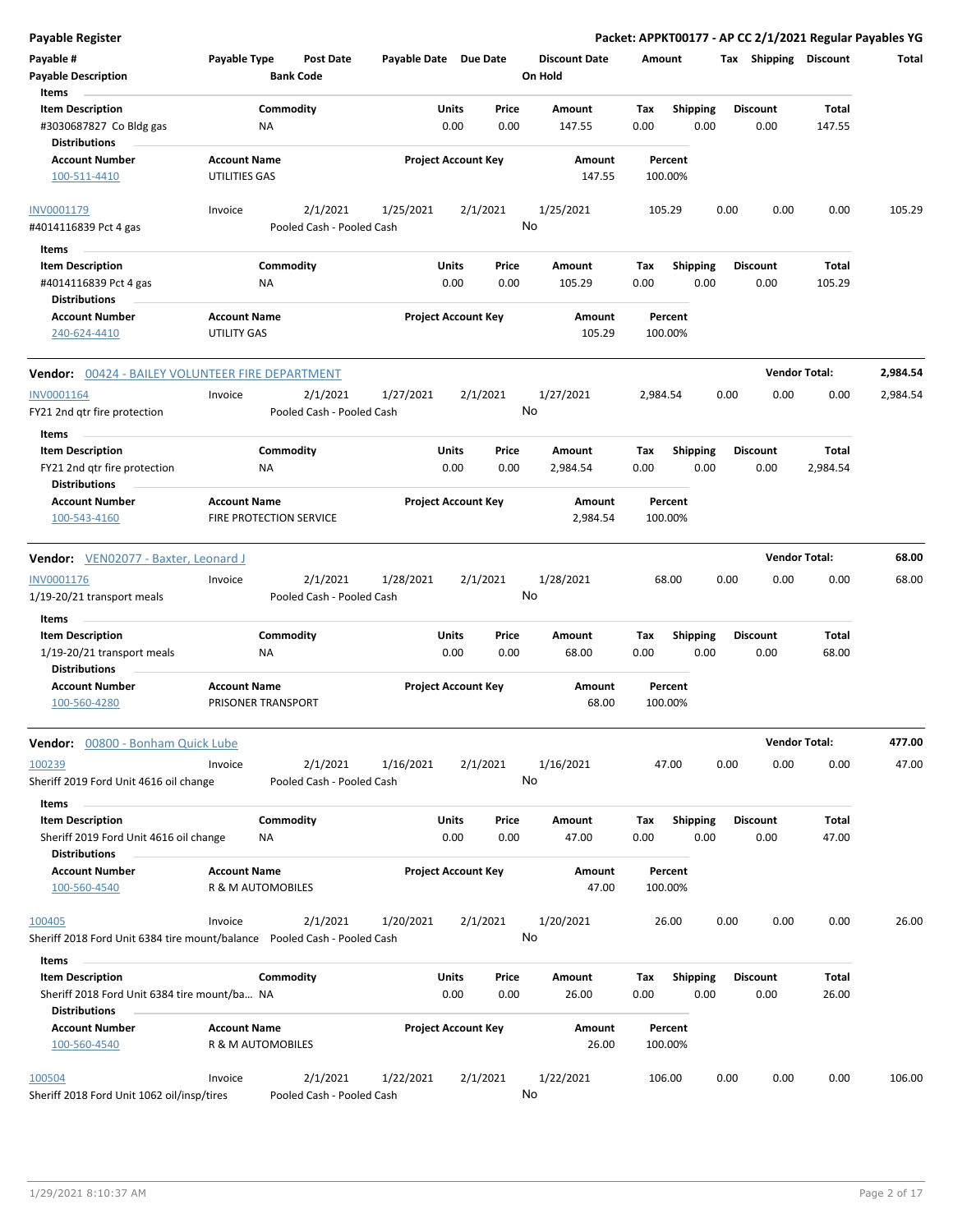| <b>Payable Register</b>                                                            |                     |                   |                                       |                       |                            |                |                      |             |                         |      |                         | Packet: APPKT00177 - AP CC 2/1/2021 Regular Payables YG |          |
|------------------------------------------------------------------------------------|---------------------|-------------------|---------------------------------------|-----------------------|----------------------------|----------------|----------------------|-------------|-------------------------|------|-------------------------|---------------------------------------------------------|----------|
| Payable #                                                                          | Payable Type        |                   | Post Date                             | Payable Date Due Date |                            |                | <b>Discount Date</b> | Amount      |                         |      | Tax Shipping Discount   |                                                         | Total    |
| <b>Payable Description</b>                                                         |                     | <b>Bank Code</b>  |                                       |                       |                            |                | On Hold              |             |                         |      |                         |                                                         |          |
| Items                                                                              |                     |                   |                                       |                       |                            |                |                      |             |                         |      |                         |                                                         |          |
| <b>Item Description</b>                                                            |                     | Commodity         |                                       |                       | Units                      | Price          | Amount               | Tax         | <b>Shipping</b>         |      | <b>Discount</b>         | Total                                                   |          |
| Sheriff 2018 Ford Unit 1062 oil/insp/tires<br><b>Distributions</b>                 |                     | <b>NA</b>         |                                       |                       | 0.00                       | 0.00           | 106.00               | 0.00        | 0.00                    |      | 0.00                    | 106.00                                                  |          |
| <b>Account Number</b>                                                              | <b>Account Name</b> |                   |                                       |                       | <b>Project Account Key</b> |                | Amount               |             | Percent                 |      |                         |                                                         |          |
| 100-560-4540                                                                       |                     | R & M AUTOMOBILES |                                       |                       |                            |                | 106.00               |             | 100.00%                 |      |                         |                                                         |          |
| 100533                                                                             | Invoice             |                   | 2/1/2021                              | 1/22/2021             |                            | 2/1/2021       | 1/22/2021            |             | 75.00                   | 0.00 | 0.00                    | 0.00                                                    | 75.00    |
| Sheriff 2020 Chev Unit 0342 oil change                                             |                     |                   | Pooled Cash - Pooled Cash             |                       |                            |                | No                   |             |                         |      |                         |                                                         |          |
| Items                                                                              |                     |                   |                                       |                       |                            |                |                      |             |                         |      |                         |                                                         |          |
| <b>Item Description</b><br>Sheriff 2020 Chev Unit 0342 oil change                  |                     | Commodity<br>ΝA   |                                       |                       | Units<br>0.00              | Price<br>0.00  | Amount<br>75.00      | Tax<br>0.00 | <b>Shipping</b><br>0.00 |      | <b>Discount</b><br>0.00 | Total<br>75.00                                          |          |
| <b>Distributions</b>                                                               |                     |                   |                                       |                       |                            |                |                      |             |                         |      |                         |                                                         |          |
| <b>Account Number</b><br>100-560-4540                                              | <b>Account Name</b> | R & M AUTOMOBILES |                                       |                       | <b>Project Account Key</b> |                | Amount<br>75.00      |             | Percent<br>100.00%      |      |                         |                                                         |          |
| 100577                                                                             | Invoice             |                   | 2/1/2021                              | 1/23/2021             |                            | 2/1/2021       | 1/23/2021            |             | 47.00                   | 0.00 | 0.00                    | 0.00                                                    | 47.00    |
| Sheriff 2019 Ford Unit 5299 oil change                                             |                     |                   | Pooled Cash - Pooled Cash             |                       |                            | No             |                      |             |                         |      |                         |                                                         |          |
| Items                                                                              |                     |                   |                                       |                       |                            |                |                      |             |                         |      |                         |                                                         |          |
| <b>Item Description</b>                                                            |                     | Commodity         |                                       |                       | Units                      | Price          | Amount               | Tax         | <b>Shipping</b>         |      | <b>Discount</b>         | Total                                                   |          |
| Sheriff 2019 Ford Unit 5299 oil change<br><b>Distributions</b>                     |                     | ΝA                |                                       |                       | 0.00                       | 0.00           | 47.00                | 0.00        | 0.00                    |      | 0.00                    | 47.00                                                   |          |
| <b>Account Number</b>                                                              | <b>Account Name</b> |                   |                                       |                       | <b>Project Account Key</b> |                | Amount               |             | Percent                 |      |                         |                                                         |          |
| 100-560-4540                                                                       |                     | R & M AUTOMOBILES |                                       |                       |                            |                | 47.00                |             | 100.00%                 |      |                         |                                                         |          |
| 100646                                                                             | Invoice             |                   | 2/1/2021                              | 1/25/2021             |                            | 2/1/2021       | 1/25/2021            |             | 47.00                   | 0.00 | 0.00                    | 0.00                                                    | 47.00    |
| Pct 3 2006 Dodge oil change                                                        |                     |                   | Pooled Cash - Pooled Cash             |                       |                            | No             |                      |             |                         |      |                         |                                                         |          |
| Items                                                                              |                     |                   |                                       |                       |                            |                |                      |             |                         |      |                         |                                                         |          |
| <b>Item Description</b>                                                            |                     | Commodity         |                                       |                       | Units                      | Price          | Amount               | Tax         | <b>Shipping</b>         |      | <b>Discount</b>         | Total                                                   |          |
| Pct 3 2006 Dodge oil change<br><b>Distributions</b>                                |                     | NA                |                                       |                       | 0.00                       | 0.00           | 47.00                | 0.00        | 0.00                    |      | 0.00                    | 47.00                                                   |          |
| <b>Account Number</b><br>230-623-4570                                              | <b>Account Name</b> |                   | R&M MACHINERY GAS & OIL               |                       | <b>Project Account Key</b> |                | Amount<br>47.00      |             | Percent<br>100.00%      |      |                         |                                                         |          |
| 100740<br>Sheriff 2020 Chev Unit 2696 oil change                                   | Invoice             |                   | 2/1/2021<br>Pooled Cash - Pooled Cash | 1/27/2021             |                            | 2/1/2021<br>No | 1/27/2021            |             | 75.00                   | 0.00 | 0.00                    | 0.00                                                    | 75.00    |
| Items                                                                              |                     |                   |                                       |                       |                            |                |                      |             |                         |      |                         |                                                         |          |
| <b>Item Description</b>                                                            |                     | Commodity         |                                       |                       | Units                      | Price          | Amount               | Tax         | Shipping                |      | <b>Discount</b>         | Total                                                   |          |
| Sheriff 2020 Chev Unit 2696 oil change                                             |                     | <b>NA</b>         |                                       |                       | 0.00                       | 0.00           | 75.00                | 0.00        | 0.00                    |      | 0.00                    | 75.00                                                   |          |
| <b>Distributions</b>                                                               |                     |                   |                                       |                       |                            |                |                      |             |                         |      |                         |                                                         |          |
| <b>Account Number</b>                                                              | <b>Account Name</b> |                   |                                       |                       | <b>Project Account Key</b> |                | Amount               |             | Percent                 |      |                         |                                                         |          |
| 100-560-4540                                                                       |                     | R & M AUTOMOBILES |                                       |                       |                            |                | 75.00                |             | 100.00%                 |      |                         |                                                         |          |
| 100801                                                                             | Invoice             |                   | 2/1/2021                              | 1/28/2021             |                            | 2/1/2021       | 1/28/2021            |             | 54.00                   | 0.00 | 0.00                    | 0.00                                                    | 54.00    |
| Sheriff 2018 Ford unit 4599 oil change/inspecti Pooled Cash - Pooled Cash<br>Items |                     |                   |                                       |                       |                            |                | No                   |             |                         |      |                         |                                                         |          |
| <b>Item Description</b>                                                            |                     | Commodity         |                                       |                       | Units                      | Price          | Amount               | Tax         | <b>Shipping</b>         |      | <b>Discount</b>         | Total                                                   |          |
| Sheriff 2018 Ford unit 4599 oil change/ins NA<br><b>Distributions</b>              |                     |                   |                                       |                       | 0.00                       | 0.00           | 54.00                | 0.00        | 0.00                    |      | 0.00                    | 54.00                                                   |          |
| <b>Account Number</b>                                                              | <b>Account Name</b> |                   |                                       |                       | <b>Project Account Key</b> |                | Amount               |             | Percent                 |      |                         |                                                         |          |
| 100-560-4540                                                                       |                     | R & M AUTOMOBILES |                                       |                       |                            |                | 54.00                |             | 100.00%                 |      |                         |                                                         |          |
| Vendor: 00443 - BORSERINE LAW                                                      |                     |                   |                                       |                       |                            |                |                      |             |                         |      |                         | <b>Vendor Total:</b>                                    | 2,310.00 |
| 1085                                                                               | Invoice             |                   | 2/1/2021                              | 1/9/2021              |                            | 2/1/2021       | 1/9/2021             | 1,320.00    |                         | 0.00 | 0.00                    | 0.00                                                    | 1,320.00 |
| FA-20-45019 MD/KD/LB/DD Dst Ct                                                     |                     |                   | Pooled Cash - Pooled Cash             |                       |                            |                | No                   |             |                         |      |                         |                                                         |          |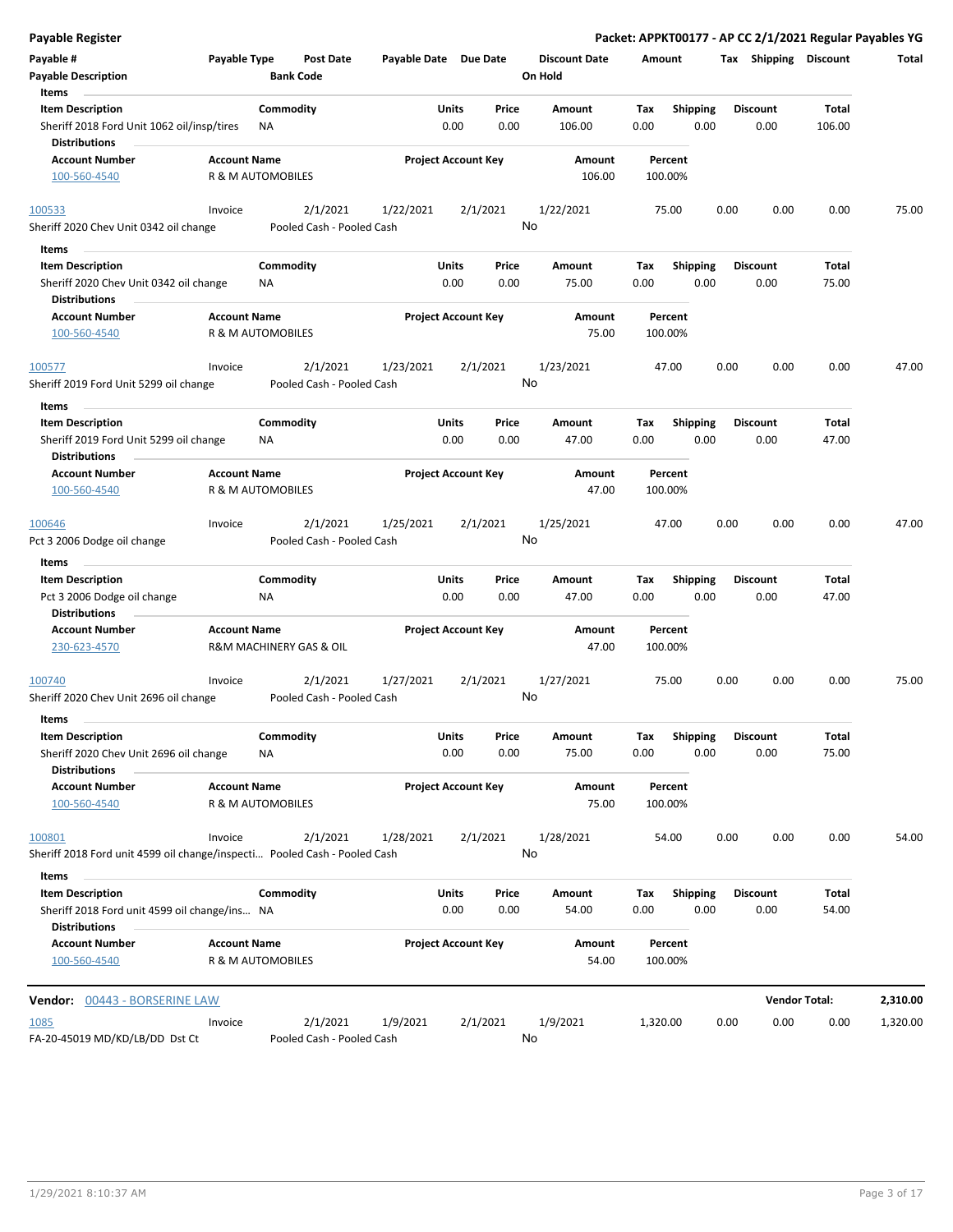| <b>Payable Register</b>                                                            |                                                 |                  |                                       |                       |               |                            |                                 |             |                         |      |                         |                      | Packet: APPKT00177 - AP CC 2/1/2021 Regular Payables YG |
|------------------------------------------------------------------------------------|-------------------------------------------------|------------------|---------------------------------------|-----------------------|---------------|----------------------------|---------------------------------|-------------|-------------------------|------|-------------------------|----------------------|---------------------------------------------------------|
| Payable #<br><b>Payable Description</b>                                            | Payable Type                                    | <b>Bank Code</b> | <b>Post Date</b>                      | Payable Date Due Date |               |                            | <b>Discount Date</b><br>On Hold | Amount      |                         |      | Tax Shipping Discount   |                      | Total                                                   |
| Items                                                                              |                                                 |                  |                                       |                       |               |                            |                                 |             |                         |      |                         |                      |                                                         |
| <b>Item Description</b><br>FA-20-45019 MD/KD/LB/DD Dst Ct<br><b>Distributions</b>  |                                                 | Commodity<br>NA  |                                       |                       | Units<br>0.00 | Price<br>0.00              | Amount<br>1,320.00              | Tax<br>0.00 | Shipping<br>0.00        |      | <b>Discount</b><br>0.00 | Total<br>1,320.00    |                                                         |
| <b>Account Number</b>                                                              | <b>Account Name</b>                             |                  |                                       |                       |               | <b>Project Account Key</b> | Amount                          |             | Percent                 |      |                         |                      |                                                         |
| 100-435-4360                                                                       | ATTORNEY FEES- CPS CASES                        |                  |                                       |                       |               |                            | 1,320.00                        |             | 100.00%                 |      |                         |                      |                                                         |
| 1088<br>FA-19-43988 DJML Dst Ct                                                    | Invoice                                         |                  | 2/1/2021<br>Pooled Cash - Pooled Cash | 1/9/2021              |               | 2/1/2021                   | 1/9/2021<br>No                  |             | 890.00                  | 0.00 | 0.00                    | 0.00                 | 890.00                                                  |
| Items                                                                              |                                                 |                  |                                       |                       |               |                            |                                 |             |                         |      |                         |                      |                                                         |
| <b>Item Description</b><br>FA-19-43988 DJML Dst Ct<br><b>Distributions</b>         |                                                 | Commodity<br>ΝA  |                                       |                       | Units<br>0.00 | Price<br>0.00              | Amount<br>890.00                | Tax<br>0.00 | <b>Shipping</b><br>0.00 |      | <b>Discount</b><br>0.00 | Total<br>890.00      |                                                         |
| <b>Account Number</b>                                                              | <b>Account Name</b>                             |                  |                                       |                       |               | <b>Project Account Key</b> | Amount                          |             | Percent                 |      |                         |                      |                                                         |
| 100-435-4360                                                                       | ATTORNEY FEES- CPS CASES                        |                  |                                       |                       |               |                            | 890.00                          |             | 100.00%                 |      |                         |                      |                                                         |
| <u> 1091</u><br>FA-20-44560 MD/KD/LB/DD Dst Ct                                     | Invoice                                         |                  | 2/1/2021<br>Pooled Cash - Pooled Cash | 1/9/2021              |               | 2/1/2021                   | 1/9/2021<br>No                  |             | 100.00                  | 0.00 | 0.00                    | 0.00                 | 100.00                                                  |
| Items                                                                              |                                                 |                  |                                       |                       |               |                            |                                 |             |                         |      |                         |                      |                                                         |
| <b>Item Description</b><br>FA-20-44560 MD/KD/LB/DD Dst Ct                          |                                                 | Commodity<br>ΝA  |                                       |                       | Units<br>0.00 | Price<br>0.00              | Amount<br>100.00                | Tax<br>0.00 | <b>Shipping</b><br>0.00 |      | <b>Discount</b><br>0.00 | Total<br>100.00      |                                                         |
| <b>Distributions</b><br><b>Account Number</b><br>100-435-4360                      | <b>Account Name</b><br>ATTORNEY FEES- CPS CASES |                  |                                       |                       |               | <b>Project Account Key</b> | Amount<br>100.00                |             | Percent<br>100.00%      |      |                         |                      |                                                         |
| Vendor: 00406 - BRAZOS TRAILER MANUFACTURING LLC                                   |                                                 |                  |                                       |                       |               |                            |                                 |             |                         |      |                         | <b>Vendor Total:</b> | 3,000.00                                                |
| 10009239                                                                           | Invoice                                         |                  | 2/1/2021                              | 1/20/2021             |               | 2/1/2021                   | 1/20/2021                       | 3,000.00    |                         | 0.00 | 0.00                    | 0.00                 | 3,000.00                                                |
| Pct 3 lease belly dump #4602<br>Items                                              |                                                 |                  | Pooled Cash - Pooled Cash             |                       |               |                            | No                              |             |                         |      |                         |                      |                                                         |
| <b>Item Description</b><br>Pct 3 lease belly dump #4602<br><b>Distributions</b>    |                                                 | Commodity<br>NA  |                                       |                       | Units<br>0.00 | Price<br>0.00              | Amount<br>3,000.00              | Tax<br>0.00 | <b>Shipping</b><br>0.00 |      | <b>Discount</b><br>0.00 | Total<br>3,000.00    |                                                         |
| <b>Account Number</b><br>230-623-4600                                              | <b>Account Name</b><br>EQUIPMENT RENTAL/LEASE   |                  |                                       |                       |               | <b>Project Account Key</b> | Amount<br>3,000.00              |             | Percent<br>100.00%      |      |                         |                      |                                                         |
| Vendor: 00527 - CAMPBELLSVILLE INDUSTRIES, INC                                     |                                                 |                  |                                       |                       |               |                            |                                 |             |                         |      |                         | <b>Vendor Total:</b> | 25,925.22                                               |
| $\overline{4}$<br>#19982B Courthouse construction                                  | Invoice                                         |                  | 2/1/2021<br>Pooled Cash - Pooled Cash | 1/31/2021             |               | 2/1/2021                   | 1/31/2021<br>No                 | 25,925.22   |                         | 0.00 | 0.00                    | 0.00                 | 25,925.22                                               |
| Items                                                                              |                                                 |                  |                                       |                       |               |                            |                                 |             |                         |      |                         |                      |                                                         |
| <b>Item Description</b><br>#19982B Courthouse construction<br><b>Distributions</b> |                                                 | Commodity<br>ΝA  |                                       |                       | Units<br>0.00 | Price<br>0.00              | Amount<br>25,925.22             | Tax<br>0.00 | Shipping<br>0.00        |      | Discount<br>0.00        | Total<br>25,925.22   |                                                         |
| <b>Account Number</b><br>690-669-1650                                              | <b>Account Name</b><br><b>CONSTRUCTION</b>      |                  |                                       |                       |               | <b>Project Account Key</b> | Amount<br>25,925.22             |             | Percent<br>100.00%      |      |                         |                      |                                                         |
| <b>Vendor: 00493 - CEC FACILITIES GROUP, LLC</b>                                   |                                                 |                  |                                       |                       |               |                            |                                 |             |                         |      |                         | <b>Vendor Total:</b> | 96,425.00                                               |
| <u>14</u><br>#190358 Courthouse construction                                       | Invoice                                         |                  | 2/1/2021<br>Pooled Cash - Pooled Cash | 1/31/2021             |               | 2/1/2021                   | 1/31/2021<br>No                 | 96,425.00   |                         | 0.00 | 0.00                    | 0.00                 | 96,425.00                                               |
| Items                                                                              |                                                 |                  |                                       |                       |               |                            |                                 |             |                         |      |                         |                      |                                                         |
| <b>Item Description</b><br>#190358 Courthouse construction<br><b>Distributions</b> |                                                 | Commodity<br>NA  |                                       |                       | Units<br>0.00 | Price<br>0.00              | Amount<br>96,425.00             | Tax<br>0.00 | <b>Shipping</b><br>0.00 |      | Discount<br>0.00        | Total<br>96,425.00   |                                                         |
| <b>Account Number</b><br>690-669-1650                                              | <b>Account Name</b><br>CONSTRUCTION             |                  |                                       |                       |               | <b>Project Account Key</b> | Amount<br>96,425.00             |             | Percent<br>100.00%      |      |                         |                      |                                                         |
| Vendor: 00766 - COLLISION 1ST                                                      |                                                 |                  |                                       |                       |               |                            |                                 |             |                         |      |                         | <b>Vendor Total:</b> | 918.81                                                  |
| 191974                                                                             | Invoice                                         |                  | 2/1/2021                              | 1/27/2021             |               | 2/1/2021                   | 1/27/2021                       |             | 918.81                  | 0.00 | 0.00                    | 0.00                 | 918.81                                                  |
| 2018 Dodge unit 3272 repair                                                        |                                                 |                  | Pooled Cash - Pooled Cash             |                       |               |                            | No                              |             |                         |      |                         |                      |                                                         |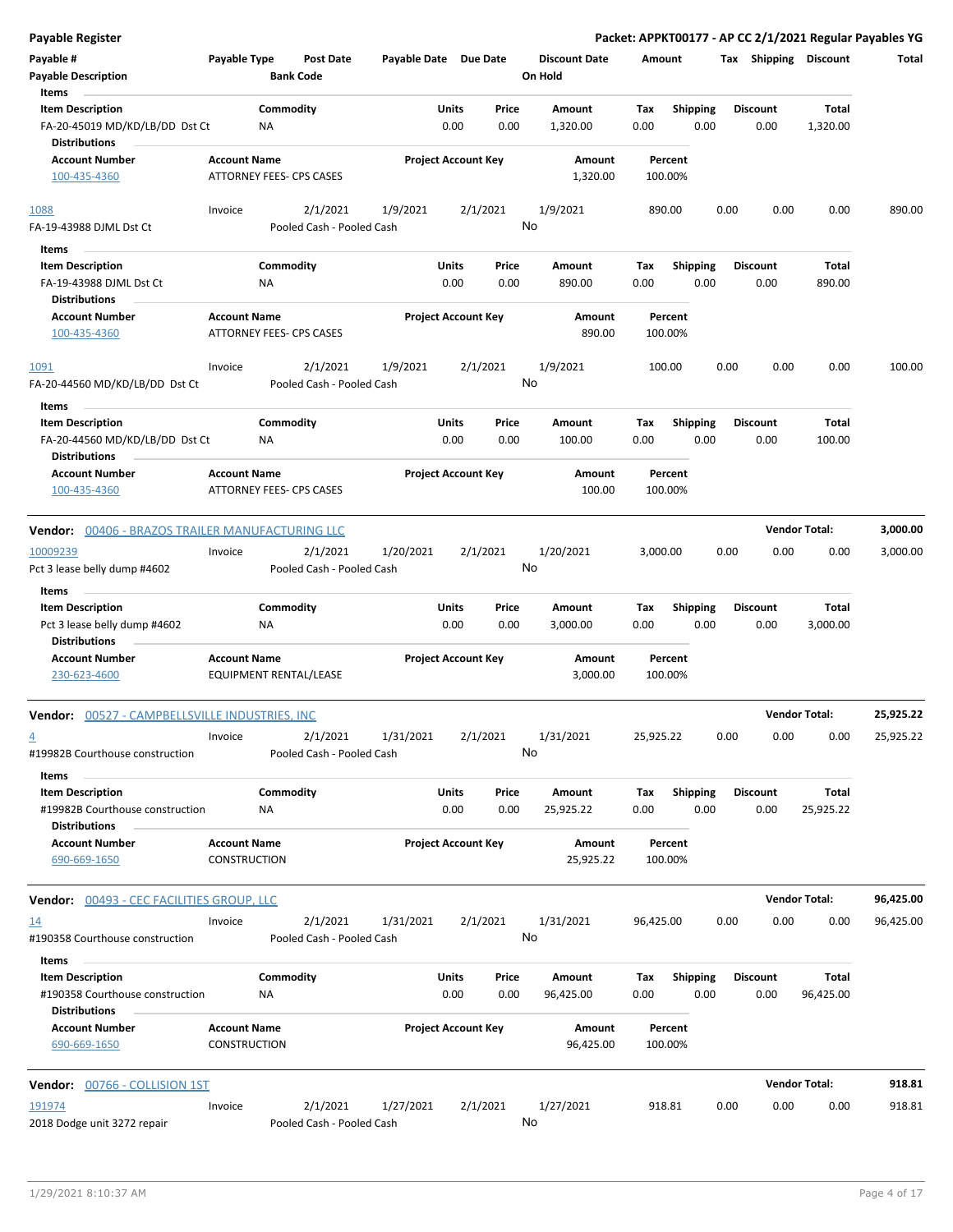| <b>Payable Register</b>                                                                           |                                                |                           |           |                            |    |                                 |             |                         |      |                         | Packet: APPKT00177 - AP CC 2/1/2021 Regular Payables YG |          |
|---------------------------------------------------------------------------------------------------|------------------------------------------------|---------------------------|-----------|----------------------------|----|---------------------------------|-------------|-------------------------|------|-------------------------|---------------------------------------------------------|----------|
| Payable #<br><b>Payable Description</b>                                                           | Payable Type<br><b>Bank Code</b>               | <b>Post Date</b>          |           | Payable Date Due Date      |    | <b>Discount Date</b><br>On Hold | Amount      |                         |      | Tax Shipping Discount   |                                                         | Total    |
| Items                                                                                             |                                                |                           |           |                            |    |                                 |             |                         |      |                         |                                                         |          |
| <b>Item Description</b><br>2018 Dodge unit 3272 repair                                            | Commodity<br>ΝA                                |                           | Units     | Price<br>0.00<br>0.00      |    | Amount<br>918.81                | Tax<br>0.00 | Shipping<br>0.00        |      | <b>Discount</b><br>0.00 | Total<br>918.81                                         |          |
| <b>Distributions</b>                                                                              |                                                |                           |           |                            |    |                                 |             |                         |      |                         |                                                         |          |
| <b>Account Number</b><br>100-560-4540                                                             | <b>Account Name</b><br>R & M AUTOMOBILES       |                           |           | <b>Project Account Key</b> |    | Amount<br>918.81                | 100.00%     | Percent                 |      |                         |                                                         |          |
| Vendor: VEN02278 - Deater, Frank                                                                  |                                                |                           |           |                            |    |                                 |             |                         |      |                         | <b>Vendor Total:</b>                                    | 40.00    |
| INV0001157                                                                                        | Invoice                                        | 2/1/2021                  | 1/22/2021 | 2/1/2021                   |    | 1/22/2021                       |             | 40.00                   | 0.00 | 0.00                    | 0.00                                                    | 40.00    |
| 1/20/21 transport meals                                                                           |                                                | Pooled Cash - Pooled Cash |           |                            | No |                                 |             |                         |      |                         |                                                         |          |
| Items                                                                                             |                                                |                           |           |                            |    |                                 |             |                         |      |                         |                                                         |          |
| <b>Item Description</b>                                                                           | Commodity                                      |                           | Units     | Price                      |    | Amount                          | Tax         | <b>Shipping</b>         |      | <b>Discount</b>         | Total                                                   |          |
| 1/20/21 transport meals<br><b>Distributions</b>                                                   | NA                                             |                           |           | 0.00<br>0.00               |    | 40.00                           | 0.00        | 0.00                    |      | 0.00                    | 40.00                                                   |          |
| <b>Account Number</b><br>100-560-4280                                                             | <b>Account Name</b><br>PRISONER TRANSPORT      |                           |           | <b>Project Account Key</b> |    | Amount<br>40.00                 | 100.00%     | Percent                 |      |                         |                                                         |          |
| Vendor: 00261 - DODD CITY FIRE DEPARTMENT                                                         |                                                |                           |           |                            |    |                                 |             |                         |      | <b>Vendor Total:</b>    |                                                         | 2,984.54 |
| INV0001165                                                                                        | Invoice                                        | 2/1/2021                  | 1/28/2021 | 2/1/2021                   |    | 1/28/2021                       | 2,984.54    |                         | 0.00 | 0.00                    | 0.00                                                    | 2,984.54 |
| FY21 2nd gtr fire protection                                                                      |                                                | Pooled Cash - Pooled Cash |           |                            | No |                                 |             |                         |      |                         |                                                         |          |
| Items                                                                                             |                                                |                           |           |                            |    |                                 |             |                         |      |                         |                                                         |          |
| <b>Item Description</b><br>FY21 2nd qtr fire protection                                           | Commodity<br>ΝA                                |                           | Units     | Price<br>0.00<br>0.00      |    | Amount<br>2,984.54              | Tax<br>0.00 | <b>Shipping</b><br>0.00 |      | <b>Discount</b><br>0.00 | Total<br>2,984.54                                       |          |
| <b>Distributions</b><br><b>Account Number</b>                                                     | <b>Account Name</b>                            |                           |           | <b>Project Account Key</b> |    | Amount                          |             | Percent                 |      |                         |                                                         |          |
| 100-543-4160                                                                                      | FIRE PROTECTION SERVICE                        |                           |           |                            |    | 2,984.54                        | 100.00%     |                         |      |                         |                                                         |          |
| Vendor: 00084 - ECTOR VOL.FIRE DEPARTMENT                                                         |                                                |                           |           |                            |    |                                 |             |                         |      |                         | <b>Vendor Total:</b>                                    | 2,984.54 |
| INV0001166                                                                                        | Invoice                                        | 2/1/2021                  | 1/28/2021 | 2/1/2021                   |    | 1/28/2021                       | 2,984.54    |                         | 0.00 | 0.00                    | 0.00                                                    | 2,984.54 |
| FY21 2nd qtr fire protection                                                                      |                                                | Pooled Cash - Pooled Cash |           |                            | No |                                 |             |                         |      |                         |                                                         |          |
| Items                                                                                             |                                                |                           |           |                            |    |                                 |             |                         |      |                         |                                                         |          |
| <b>Item Description</b>                                                                           | Commodity                                      |                           | Units     | Price                      |    | Amount                          | Tax         | <b>Shipping</b>         |      | <b>Discount</b>         | Total                                                   |          |
| FY21 2nd qtr fire protection<br><b>Distributions</b>                                              | NA                                             |                           |           | 0.00<br>0.00               |    | 2,984.54                        | 0.00        | 0.00                    |      | 0.00                    | 2,984.54                                                |          |
| <b>Account Number</b><br><u>100-543-4160</u>                                                      | <b>Account Name</b><br>FIRE PROTECTION SERVICE |                           |           | <b>Project Account Key</b> |    | Amount<br>2,984.54              | 100.00%     | Percent                 |      |                         |                                                         |          |
| Vendor: 00797 - FANNIN COUNTY TAX ASSESSOR-COL                                                    |                                                |                           |           |                            |    |                                 |             |                         |      |                         | <b>Vendor Total:</b>                                    | 15.00    |
| INV0001161<br>Sheriff 2018 Ford Unit 1068 regist. Plate 13345 Pooled Cash - Pooled Cash           | Invoice                                        | 2/1/2021                  | 1/26/2021 | 2/1/2021                   | No | 1/26/2021                       |             | 7.50                    | 0.00 | 0.00                    | 0.00                                                    | 7.50     |
| Items                                                                                             |                                                |                           |           |                            |    |                                 |             |                         |      |                         |                                                         |          |
| <b>Item Description</b><br>Sheriff 2018 Ford Unit 1068 regist. Plate 1 NA<br><b>Distributions</b> | Commodity                                      |                           | Units     | Price<br>0.00<br>0.00      |    | Amount<br>7.50                  | Tax<br>0.00 | <b>Shipping</b><br>0.00 |      | <b>Discount</b><br>0.00 | Total<br>7.50                                           |          |
| <b>Account Number</b><br>100-560-4540                                                             | <b>Account Name</b><br>R & M AUTOMOBILES       |                           |           | <b>Project Account Key</b> |    | Amount<br>7.50                  | 100.00%     | Percent                 |      |                         |                                                         |          |
| INV0001175                                                                                        | Invoice                                        | 2/1/2021                  | 1/28/2021 | 2/1/2021                   |    | 1/28/2021                       |             | 7.50                    | 0.00 | 0.00                    | 0.00                                                    | 7.50     |
| 2018 Ford Unit 4599 registration Plate 1334626  Pooled Cash - Pooled Cash                         |                                                |                           |           |                            | No |                                 |             |                         |      |                         |                                                         |          |
| Items                                                                                             |                                                |                           |           |                            |    |                                 |             |                         |      |                         |                                                         |          |
| <b>Item Description</b>                                                                           | Commodity                                      |                           | Units     | Price                      |    | Amount                          | Tax         | <b>Shipping</b>         |      | <b>Discount</b>         | Total                                                   |          |
| 2018 Ford Unit 4599 registration Plate 13 NA<br><b>Distributions</b>                              |                                                |                           |           | 0.00<br>0.00               |    | 7.50                            | 0.00        | 0.00                    |      | 0.00                    | 7.50                                                    |          |
| <b>Account Number</b><br>100-560-4540                                                             | <b>Account Name</b><br>R & M AUTOMOBILES       |                           |           | <b>Project Account Key</b> |    | Amount<br>7.50                  | 100.00%     | Percent                 |      |                         |                                                         |          |

**Vendor:** 00215 - FIRST UNITED METHODIST CHURCH **Vendor Total: 634.33**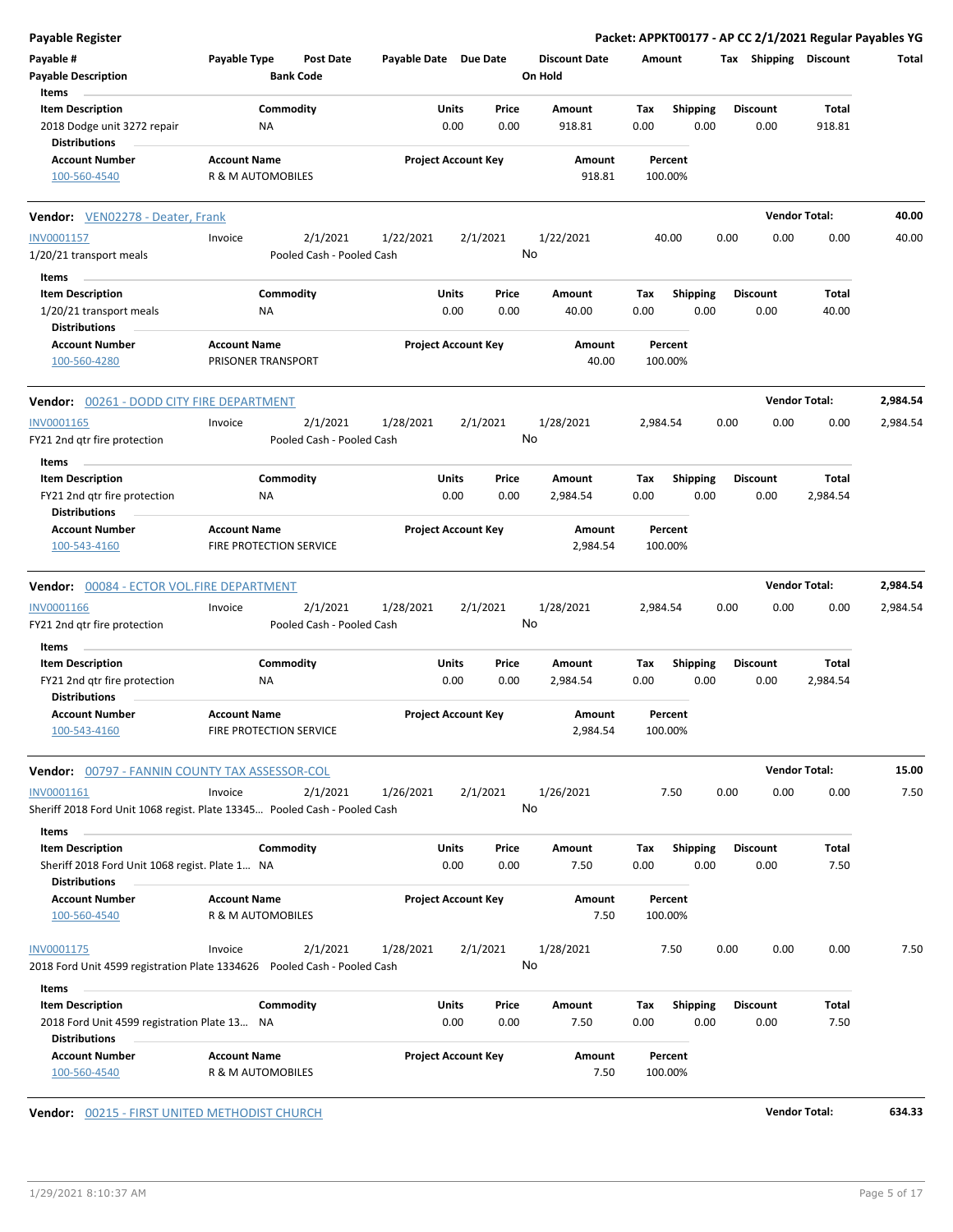| Payable #                                                  |                                                    |                  |                                       |                       |                            |                                 |             |                         |      |                         | Packet: APPKT00177 - AP CC 2/1/2021 Regular Payables YG |                        |
|------------------------------------------------------------|----------------------------------------------------|------------------|---------------------------------------|-----------------------|----------------------------|---------------------------------|-------------|-------------------------|------|-------------------------|---------------------------------------------------------|------------------------|
| <b>Payable Description</b>                                 | Payable Type                                       | <b>Bank Code</b> | <b>Post Date</b>                      | Payable Date Due Date |                            | <b>Discount Date</b><br>On Hold |             | Amount                  |      |                         | Tax Shipping Discount                                   | Total                  |
| 51<br>Dec 2020 Utilities 200 W 8th                         | Invoice                                            |                  | 2/1/2021<br>Pooled Cash - Pooled Cash | 1/31/2021             | 2/1/2021                   | 1/31/2021<br>No                 |             | 634.33                  | 0.00 | 0.00                    | 0.00                                                    | 634.33                 |
| Items                                                      |                                                    |                  |                                       |                       |                            |                                 |             |                         |      |                         |                                                         |                        |
| <b>Item Description</b><br>Dec 2020 Electric 200 W 8th     |                                                    | Commodity<br>ΝA  |                                       | Units                 | Price<br>0.00<br>0.00      | Amount<br>94.69                 | Tax<br>0.00 | <b>Shipping</b><br>0.00 |      | <b>Discount</b><br>0.00 | Total<br>94.69                                          |                        |
| <b>Distributions</b><br><b>Account Number</b>              | <b>Account Name</b>                                |                  |                                       |                       |                            |                                 |             |                         |      |                         |                                                         |                        |
| 100-518-4400                                               | UTILITIES ELECTRICITY                              |                  |                                       |                       | <b>Project Account Key</b> | Amount<br>94.69                 |             | Percent<br>100.00%      |      |                         |                                                         |                        |
|                                                            |                                                    |                  |                                       |                       |                            |                                 |             |                         |      |                         |                                                         |                        |
| Items<br><b>Item Description</b>                           |                                                    | Commodity        |                                       | Units                 | Price                      | Amount                          | Tax         | Shipping                |      | <b>Discount</b>         | Total                                                   |                        |
| Dec 2020 Water/Sewer 200 W 8th                             |                                                    | NA               |                                       |                       | 0.00<br>0.00               | 106.32                          | 0.00        | 0.00                    |      | 0.00                    | 106.32                                                  |                        |
| <b>Distributions</b>                                       |                                                    |                  |                                       |                       |                            |                                 |             |                         |      |                         |                                                         |                        |
| <b>Account Number</b>                                      | <b>Account Name</b>                                |                  |                                       |                       | <b>Project Account Key</b> | Amount                          |             | Percent                 |      |                         |                                                         |                        |
| 100-518-4420                                               | UTILITIES WATER                                    |                  |                                       |                       |                            | 106.32                          |             | 100.00%                 |      |                         |                                                         |                        |
| Items                                                      |                                                    |                  |                                       |                       |                            |                                 |             |                         |      |                         |                                                         |                        |
| <b>Item Description</b>                                    |                                                    | Commodity        |                                       | Units                 | Price                      | Amount                          | Tax         | <b>Shipping</b>         |      | <b>Discount</b>         | Total                                                   |                        |
| Dec 2020 Gas 200 W 8th<br><b>Distributions</b>             |                                                    | NA               |                                       |                       | 0.00<br>0.00               | 365.33                          | 0.00        | 0.00                    |      | 0.00                    | 365.33                                                  |                        |
| <b>Account Number</b><br>100-518-4410                      | <b>Account Name</b><br>UTILITIES GAS               |                  |                                       |                       | <b>Project Account Key</b> | Amount<br>365.33                |             | Percent<br>100.00%      |      |                         |                                                         |                        |
| Items                                                      |                                                    |                  |                                       |                       |                            |                                 |             |                         |      |                         |                                                         |                        |
| <b>Item Description</b>                                    |                                                    | Commodity        |                                       | Units                 | Price                      | Amount                          | Tax         | <b>Shipping</b>         |      | <b>Discount</b>         | Total                                                   |                        |
| Dec 2020 Trash 200 W 8th                                   |                                                    | ΝA               |                                       |                       | 0.00<br>0.00               | 67.99                           | 0.00        | 0.00                    |      | 0.00                    | 67.99                                                   |                        |
| <b>Distributions</b>                                       |                                                    |                  |                                       |                       |                            |                                 |             |                         |      |                         |                                                         |                        |
| <b>Account Number</b><br>100-518-4430                      | <b>Account Name</b><br><b>TRASH PICKUP SERVICE</b> |                  |                                       |                       | <b>Project Account Key</b> | Amount<br>67.99                 |             | Percent<br>100.00%      |      |                         |                                                         |                        |
|                                                            |                                                    |                  |                                       |                       |                            |                                 |             |                         |      |                         |                                                         |                        |
| <b>Vendor: 00528 - GALLANT SERVICES, LLC</b>               |                                                    |                  |                                       |                       |                            |                                 |             |                         |      |                         | <b>Vendor Total:</b>                                    | 116,850.00             |
| $\overline{4}$<br>#190358 Courthouse construction          | Invoice                                            |                  | 2/1/2021<br>Pooled Cash - Pooled Cash | 1/31/2021             | 2/1/2021                   | 1/31/2021<br>No                 |             | 116,850.00              | 0.00 | 0.00                    | 0.00                                                    | 116,850.00             |
|                                                            |                                                    |                  |                                       |                       |                            |                                 |             |                         |      |                         |                                                         |                        |
| Items                                                      |                                                    |                  |                                       |                       |                            |                                 |             |                         |      |                         |                                                         |                        |
| <b>Item Description</b><br>#190358 Courthouse construction |                                                    | Commodity<br>ΝA  |                                       | Units                 | Price<br>0.00<br>0.00      | Amount<br>116,850.00            | Tax<br>0.00 | <b>Shipping</b><br>0.00 |      | <b>Discount</b><br>0.00 | Total<br>116,850.00                                     |                        |
| <b>Distributions</b>                                       |                                                    |                  |                                       |                       |                            |                                 |             |                         |      |                         |                                                         |                        |
| <b>Account Number</b><br>690-669-1650                      | <b>Account Name</b><br><b>CONSTRUCTION</b>         |                  |                                       |                       | <b>Project Account Key</b> | Amount<br>116,850.00            |             | Percent<br>100.00%      |      |                         |                                                         |                        |
| Vendor: 00507 - H & G SYSTEMS, L.P.                        |                                                    |                  |                                       |                       |                            |                                 |             |                         |      |                         | <b>Vendor Total:</b>                                    |                        |
| 1319                                                       | Invoice                                            |                  | 2/1/2021                              | 1/19/2021             | 2/1/2021                   | 1/19/2021                       |             | 92,417.90               | 0.00 | 0.00                    | 0.00                                                    |                        |
| Courthouse construction                                    |                                                    |                  | Pooled Cash - Pooled Cash             |                       |                            | No                              |             |                         |      |                         |                                                         | 92,417.90<br>92,417.90 |
| Items                                                      |                                                    |                  |                                       |                       |                            |                                 |             |                         |      |                         |                                                         |                        |
| <b>Item Description</b>                                    |                                                    | Commodity        |                                       | Units                 | Price                      | Amount                          | Tax         | <b>Shipping</b>         |      | <b>Discount</b>         | Total                                                   |                        |
| Courthouse construction<br><b>Distributions</b>            |                                                    | NA               |                                       |                       | 0.00<br>0.00               | 92,417.90                       | 0.00        | 0.00                    |      | 0.00                    | 92,417.90                                               |                        |
| <b>Account Number</b><br>690-669-1650                      | <b>Account Name</b><br>CONSTRUCTION                |                  |                                       |                       | <b>Project Account Key</b> | Amount<br>92,417.90             |             | Percent<br>100.00%      |      |                         |                                                         |                        |
| Vendor: 00126 - HERRINGTON PLUMBING                        |                                                    |                  |                                       |                       |                            |                                 |             |                         |      |                         | <b>Vendor Total:</b>                                    | 100.00                 |
| INV0001180                                                 | Invoice                                            |                  | 2/1/2021                              | 1/22/2021             | 2/1/2021                   | 1/22/2021                       |             | 100.00                  | 0.00 | 0.00                    | 0.00                                                    | 100.00                 |
| Agrilife toilet repair                                     |                                                    |                  | Pooled Cash - Pooled Cash             |                       |                            | No                              |             |                         |      |                         |                                                         |                        |
| Items                                                      |                                                    |                  |                                       |                       |                            |                                 |             |                         |      |                         |                                                         |                        |
| <b>Item Description</b>                                    |                                                    | Commodity        |                                       | <b>Units</b>          | Price                      | Amount                          | Tax         | <b>Shipping</b>         |      | <b>Discount</b>         | Total                                                   |                        |
| Agrilife toilet repair                                     |                                                    | ΝA               |                                       |                       | 0.00<br>0.00               | 100.00                          | 0.00        | 0.00                    |      | 0.00                    | 100.00                                                  |                        |
| <b>Distributions</b><br><b>Account Number</b>              | <b>Account Name</b>                                |                  |                                       |                       | <b>Project Account Key</b> | Amount                          |             |                         |      |                         |                                                         |                        |

**Vendor:** 00194 - HONEY GROVE FIRE DEPT. **Vendor Total: 2,984.54**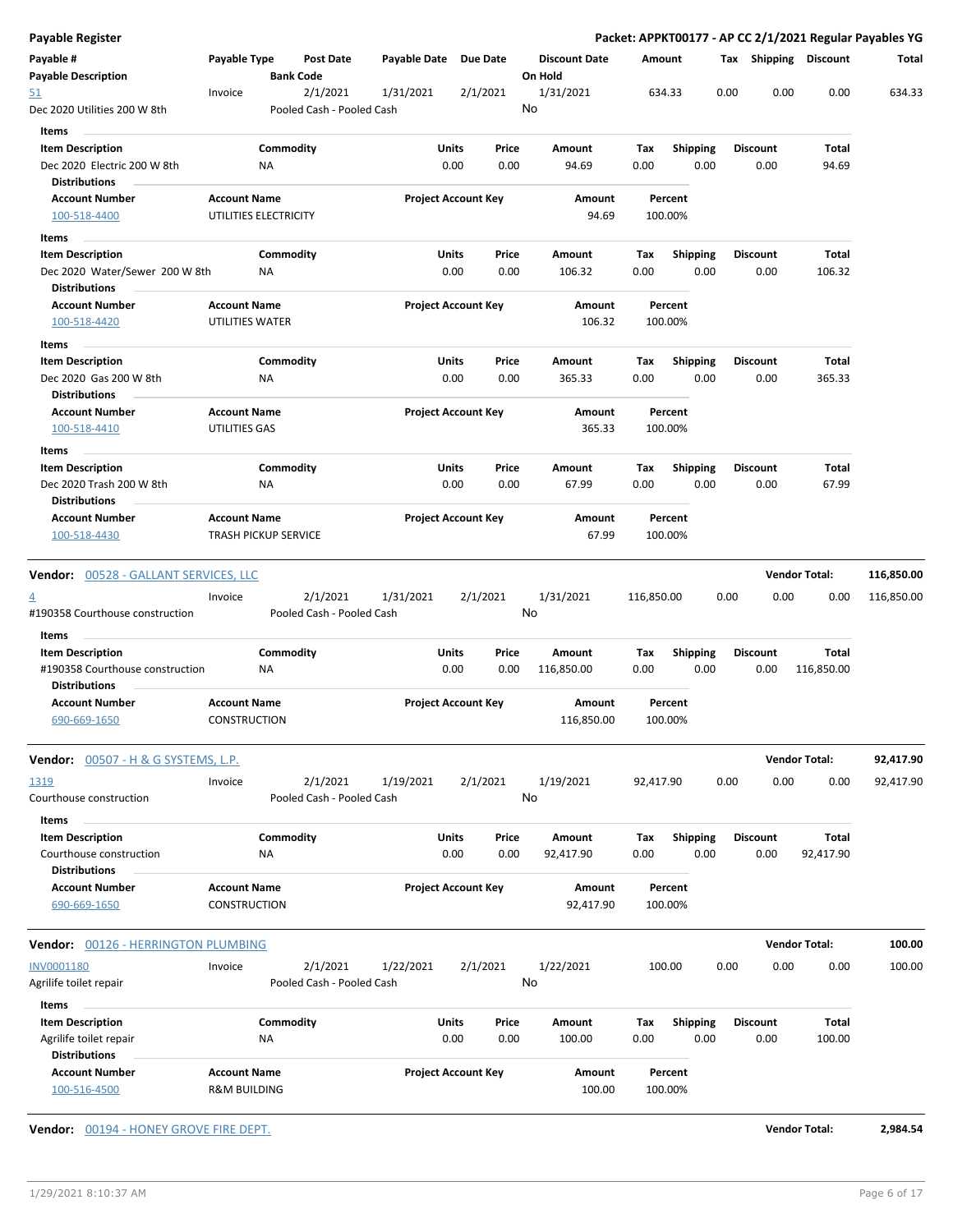| Payable Register                                                                              |                                               |                                |                                       |                       |                                |    |                                 |               |                         |      |                         |                       | Packet: APPKT00177 - AP CC 2/1/2021 Regular Payables YG |
|-----------------------------------------------------------------------------------------------|-----------------------------------------------|--------------------------------|---------------------------------------|-----------------------|--------------------------------|----|---------------------------------|---------------|-------------------------|------|-------------------------|-----------------------|---------------------------------------------------------|
| Payable #<br><b>Payable Description</b>                                                       | Payable Type                                  | <b>Bank Code</b>               | <b>Post Date</b>                      | Payable Date Due Date |                                |    | <b>Discount Date</b><br>On Hold | <b>Amount</b> |                         |      |                         | Tax Shipping Discount | Total                                                   |
| INV0001167                                                                                    | Invoice                                       |                                | 2/1/2021                              | 1/28/2021             | 2/1/2021                       |    | 1/28/2021                       | 2,984.54      |                         | 0.00 | 0.00                    | 0.00                  | 2,984.54                                                |
| FY21 2nd qtr fire protection                                                                  |                                               |                                | Pooled Cash - Pooled Cash             |                       |                                | No |                                 |               |                         |      |                         |                       |                                                         |
| Items                                                                                         |                                               |                                |                                       |                       |                                |    |                                 |               |                         |      |                         |                       |                                                         |
| <b>Item Description</b><br>FY21 2nd qtr fire protection<br><b>Distributions</b>               |                                               | Commodity<br>ΝA                |                                       |                       | Units<br>Price<br>0.00<br>0.00 |    | Amount<br>2,984.54              | Tax<br>0.00   | <b>Shipping</b><br>0.00 |      | <b>Discount</b><br>0.00 | Total<br>2,984.54     |                                                         |
| <b>Account Number</b><br>100-543-4160                                                         | <b>Account Name</b>                           | <b>FIRE PROTECTION SERVICE</b> |                                       |                       | <b>Project Account Key</b>     |    | Amount<br>2,984.54              | 100.00%       | Percent                 |      |                         |                       |                                                         |
| Vendor: 00431 - JOE D MOSS ATTORNEY AT LAW                                                    |                                               |                                |                                       |                       |                                |    |                                 |               |                         |      |                         | <b>Vendor Total:</b>  | 600.00                                                  |
| INV0001156<br>FA-20-44571 CC Dst Ct - Mediation                                               | Invoice                                       |                                | 2/1/2021<br>Pooled Cash - Pooled Cash | 1/18/2021             | 2/1/2021                       | No | 1/18/2021                       | 600.00        |                         | 0.00 | 0.00                    | 0.00                  | 600.00                                                  |
| Items<br><b>Item Description</b><br>FA-20-44571 CC Dst Ct - Mediation<br><b>Distributions</b> |                                               | Commodity<br>NA                |                                       |                       | Units<br>Price<br>0.00<br>0.00 |    | Amount<br>600.00                | Tax<br>0.00   | <b>Shipping</b><br>0.00 |      | <b>Discount</b><br>0.00 | Total<br>600.00       |                                                         |
| <b>Account Number</b><br>100-435-4420                                                         | <b>Account Name</b>                           |                                | OTHER PROFESSIONAL SERV.              |                       | <b>Project Account Key</b>     |    | Amount<br>600.00                | 100.00%       | Percent                 |      |                         |                       |                                                         |
| <b>Vendor:</b> VEN02091 - Joe R. Jones Construction Inc                                       |                                               |                                |                                       |                       |                                |    |                                 |               |                         |      |                         | <b>Vendor Total:</b>  | 128,632.77                                              |
| 20-083-04<br>#190358 Courthouse construction                                                  | Invoice                                       |                                | 2/1/2021<br>Pooled Cash - Pooled Cash | 1/19/2021             | 2/1/2021                       | No | 1/19/2021                       | 128,632.77    |                         | 0.00 | 0.00                    | 0.00                  | 128,632.77                                              |
| Items                                                                                         |                                               |                                |                                       |                       |                                |    |                                 |               |                         |      |                         |                       |                                                         |
| <b>Item Description</b><br>#190358 Courthouse construction<br><b>Distributions</b>            |                                               | Commodity<br>ΝA                |                                       |                       | Units<br>Price<br>0.00<br>0.00 |    | Amount<br>128,632.77            | Tax<br>0.00   | <b>Shipping</b><br>0.00 |      | <b>Discount</b><br>0.00 | Total<br>128,632.77   |                                                         |
| <b>Account Number</b><br>690-669-1650                                                         | <b>Account Name</b><br>CONSTRUCTION           |                                |                                       |                       | <b>Project Account Key</b>     |    | Amount<br>128,632.77            | 100.00%       | Percent                 |      |                         |                       |                                                         |
| <b>Vendor:</b> 00444 - KONICA MINOLTA PREMIER FINANCE                                         |                                               |                                |                                       |                       |                                |    |                                 |               |                         |      |                         | <b>Vendor Total:</b>  | 1,003.13                                                |
| 71075884<br>Copier lease 1/15-2/14/21                                                         | Invoice                                       |                                | 2/1/2021<br>Pooled Cash - Pooled Cash | 1/23/2021             | 2/1/2021                       | No | 1/23/2021                       | 888.45        |                         | 0.00 | 0.00                    | 0.00                  | 888.45                                                  |
| Items                                                                                         |                                               |                                |                                       |                       |                                |    |                                 |               |                         |      |                         |                       |                                                         |
| <b>Item Description</b>                                                                       |                                               | Commodity                      |                                       |                       | Units<br>Price                 |    | Amount                          | Tax           | <b>Shipping</b>         |      | <b>Discount</b>         | Total                 |                                                         |
| Copier lease 1/15-2/14/21<br><b>Distributions</b>                                             |                                               | ΝA                             |                                       |                       | 0.00<br>0.00                   |    | 888.45                          | 0.00          | 0.00                    |      | 0.00                    | 888.45                |                                                         |
| <b>Account Number</b>                                                                         | <b>Account Name</b>                           |                                |                                       |                       | <b>Project Account Key</b>     |    | Amount                          |               | Percent                 |      |                         |                       |                                                         |
| 100-590-3150                                                                                  | <b>COPIER RENTAL</b>                          |                                |                                       |                       |                                |    | 73.29                           |               | 8.25%                   |      |                         |                       |                                                         |
| 100-410-3150                                                                                  | <b>COPIER RENTAL</b>                          |                                |                                       |                       |                                |    | 97.72                           |               | 11.00%                  |      |                         |                       |                                                         |
| 100-510-3150                                                                                  | <b>COPIER RENTAL</b>                          |                                |                                       |                       |                                |    | 314.27                          |               | 35.37%                  |      |                         |                       |                                                         |
| 100-513-3150                                                                                  | <b>COPIER RENTAL</b><br><b>COPIER EXPENSE</b> |                                |                                       |                       |                                |    | 97.72<br>89.75                  |               | 11.00%<br>10.10%        |      |                         |                       |                                                         |
| 100-499-3150<br>100-665-3150                                                                  | <b>COPIER RENTAL</b>                          |                                |                                       |                       |                                |    | 89.75                           |               | 10.10%                  |      |                         |                       |                                                         |
| 100-475-3150                                                                                  | <b>COPIER EXPENSE</b>                         |                                |                                       |                       |                                |    | 101.52                          |               | 11.43%                  |      |                         |                       |                                                         |
| 100-575-3150                                                                                  | <b>COPIER RENTAL</b>                          |                                |                                       |                       |                                |    | 24.43                           |               | 2.75%                   |      |                         |                       |                                                         |
| 71203274                                                                                      | Invoice                                       |                                | 2/1/2021                              | 1/27/2021             | 2/1/2021                       |    | 1/27/2021                       | 114.68        |                         | 0.00 | 0.00                    | 0.00                  | 114.68                                                  |
| 108 Sam Rayburn copier lease 2/1-28/21<br>Items                                               |                                               |                                | Pooled Cash - Pooled Cash             |                       |                                | No |                                 |               |                         |      |                         |                       |                                                         |
| <b>Item Description</b>                                                                       |                                               | Commodity                      |                                       |                       | Units<br>Price                 |    | Amount                          | Tax           | <b>Shipping</b>         |      | <b>Discount</b>         | Total                 |                                                         |
| 108 Sam Rayburn copier lease 2/1-28/21<br><b>Distributions</b>                                |                                               | <b>NA</b>                      |                                       |                       | 0.00<br>0.00                   |    | 114.68                          | 0.00          | 0.00                    |      | 0.00                    | 114.68                |                                                         |
| <b>Account Number</b><br>100-510-3150                                                         | <b>Account Name</b><br><b>COPIER RENTAL</b>   |                                |                                       |                       | <b>Project Account Key</b>     |    | Amount<br>114.68                | 100.00%       | Percent                 |      |                         |                       |                                                         |
| <b>Vendor:</b> 00109 - LADONIA VOL. FIRE DEPT.                                                |                                               |                                |                                       |                       |                                |    |                                 |               |                         |      |                         | <b>Vendor Total:</b>  | 2,984.54                                                |
| <b>INV0001168</b>                                                                             | Invoice                                       |                                | 2/1/2021                              | 1/28/2021             | 2/1/2021                       |    | 1/28/2021                       | 2,984.54      |                         | 0.00 | 0.00                    | 0.00                  | 2,984.54                                                |
| FY21 2nd gtr fire protection                                                                  |                                               |                                | Pooled Cash - Pooled Cash             |                       |                                | No |                                 |               |                         |      |                         |                       |                                                         |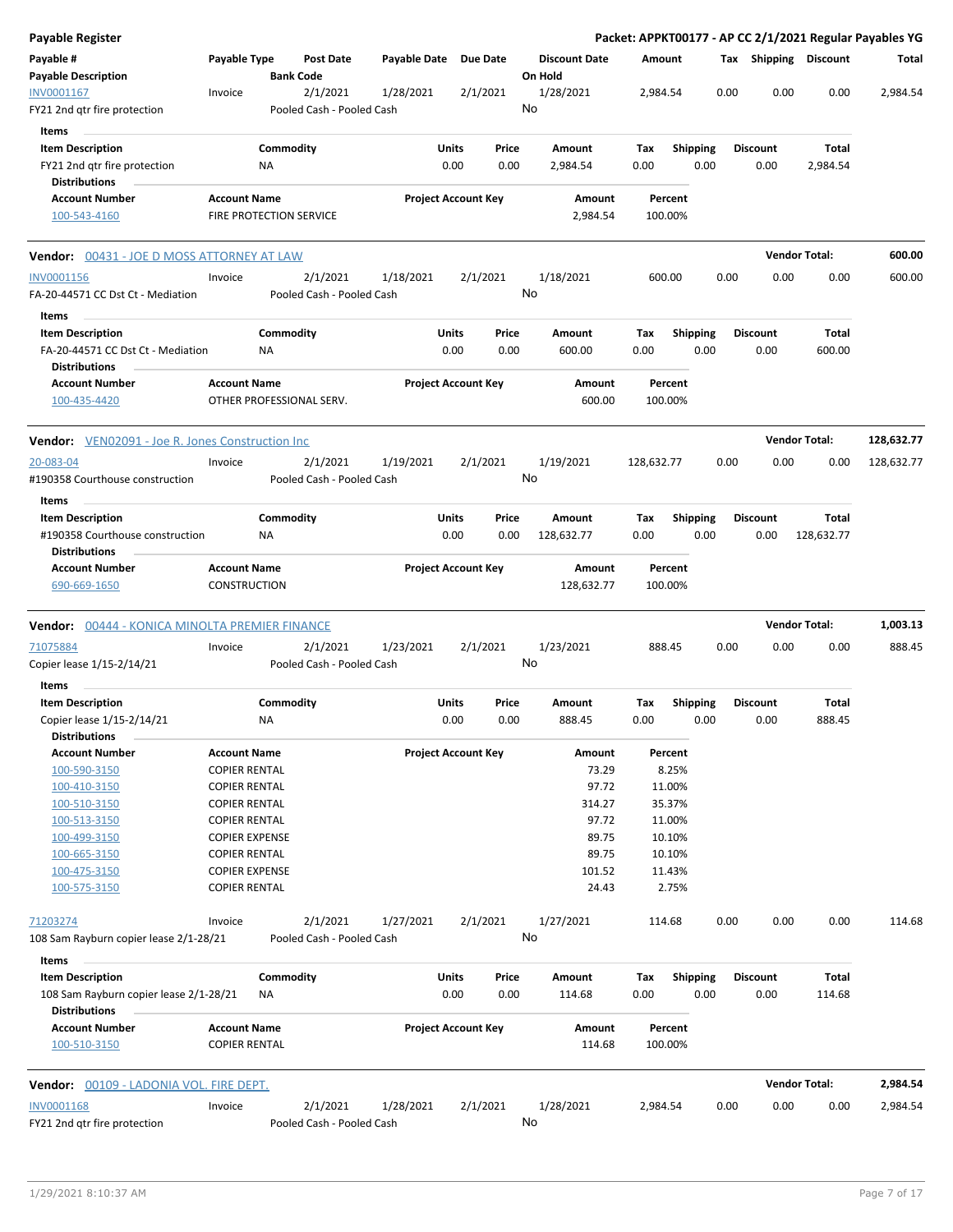| <b>Payable Register</b>                       |                                                |                            |          |                                 |                    |                 | Packet: APPKT00177 - AP CC 2/1/2021 Regular Payables YG |                      |          |
|-----------------------------------------------|------------------------------------------------|----------------------------|----------|---------------------------------|--------------------|-----------------|---------------------------------------------------------|----------------------|----------|
| Payable #<br><b>Payable Description</b>       | Payable Type<br>Post Date<br><b>Bank Code</b>  | Payable Date Due Date      |          | <b>Discount Date</b><br>On Hold | Amount             |                 | Tax Shipping Discount                                   |                      | Total    |
| Items                                         |                                                |                            |          |                                 |                    |                 |                                                         |                      |          |
| <b>Item Description</b>                       | Commodity                                      | Units                      | Price    | Amount                          | Tax                | <b>Shipping</b> | <b>Discount</b>                                         | Total                |          |
| FY21 2nd qtr fire protection                  | NA                                             | 0.00                       | 0.00     | 2,984.54                        | 0.00               | 0.00            | 0.00                                                    | 2,984.54             |          |
| <b>Distributions</b>                          |                                                |                            |          |                                 |                    |                 |                                                         |                      |          |
| <b>Account Number</b>                         | <b>Account Name</b>                            | <b>Project Account Key</b> |          | Amount                          | Percent            |                 |                                                         |                      |          |
| 100-543-4160                                  | FIRE PROTECTION SERVICE                        |                            |          | 2,984.54                        | 100.00%            |                 |                                                         |                      |          |
| Vendor: 00048 - LEONARD, CITY OF              |                                                |                            |          |                                 |                    |                 |                                                         | <b>Vendor Total:</b> | 2,984.54 |
| INV0001169                                    | 2/1/2021<br>Invoice                            | 1/28/2021                  | 2/1/2021 | 1/28/2021                       | 2,984.54           |                 | 0.00<br>0.00                                            | 0.00                 | 2,984.54 |
| FY21 2nd qtr fire protection                  | Pooled Cash - Pooled Cash                      |                            |          | No                              |                    |                 |                                                         |                      |          |
| Items                                         |                                                |                            |          |                                 |                    |                 |                                                         |                      |          |
| <b>Item Description</b>                       | Commodity                                      | <b>Units</b>               | Price    | Amount                          | Тах                | <b>Shipping</b> | <b>Discount</b>                                         | Total                |          |
| FY21 2nd qtr fire protection                  | <b>NA</b>                                      | 0.00                       | 0.00     | 2,984.54                        | 0.00               | 0.00            | 0.00                                                    | 2,984.54             |          |
| <b>Distributions</b>                          |                                                |                            |          |                                 |                    |                 |                                                         |                      |          |
| <b>Account Number</b>                         | <b>Account Name</b>                            | <b>Project Account Key</b> |          | Amount                          | Percent            |                 |                                                         |                      |          |
| 100-543-4160                                  | FIRE PROTECTION SERVICE                        |                            |          | 2,984.54                        | 100.00%            |                 |                                                         |                      |          |
| Vendor: VEN02284 - Luckett Crane Service, LTD |                                                |                            |          |                                 |                    |                 |                                                         | <b>Vendor Total:</b> | 1,650.00 |
| 29299                                         | 2/1/2021<br>Invoice                            | 12/15/2020                 | 2/1/2021 | 12/15/2020                      | 1,650.00           |                 | 0.00<br>0.00                                            | 0.00                 | 1,650.00 |
| Courthouse construction-crane rental          | Pooled Cash - Pooled Cash                      |                            | No       |                                 |                    |                 |                                                         |                      |          |
|                                               |                                                |                            |          |                                 |                    |                 |                                                         |                      |          |
| Items                                         |                                                |                            |          |                                 |                    |                 |                                                         |                      |          |
| <b>Item Description</b>                       | Commodity                                      | Units                      | Price    | Amount                          | Tax                | <b>Shipping</b> | <b>Discount</b>                                         | <b>Total</b>         |          |
| Courthouse construction-crane rental          | ΝA                                             | 0.00                       | 0.00     | 1,650.00                        | 0.00               | 0.00            | 0.00                                                    | 1,650.00             |          |
| <b>Distributions</b>                          |                                                |                            |          |                                 |                    |                 |                                                         |                      |          |
| <b>Account Number</b>                         | <b>Account Name</b>                            | <b>Project Account Key</b> |          | Amount                          | Percent            |                 |                                                         |                      |          |
| 690-669-1650                                  | <b>CONSTRUCTION</b>                            |                            |          | 1,650.00                        | 100.00%            |                 |                                                         |                      |          |
| Vendor: 00532 - PARHAM, WILLIAM               |                                                |                            |          |                                 |                    |                 |                                                         | <b>Vendor Total:</b> | 600.00   |
|                                               |                                                |                            |          |                                 |                    |                 |                                                         |                      |          |
| INV0001182                                    | 2/1/2021<br>Invoice                            | 1/27/2021                  | 2/1/2021 | 1/27/2021                       | 300.00             |                 | 0.00<br>0.00                                            | 0.00                 | 300.00   |
| 50611 Russell Co Ct@Law                       | Pooled Cash - Pooled Cash                      |                            |          | No                              |                    |                 |                                                         |                      |          |
| Items                                         |                                                |                            |          |                                 |                    |                 |                                                         |                      |          |
| <b>Item Description</b>                       | Commodity                                      | Units                      | Price    | Amount                          | Тах                | <b>Shipping</b> | <b>Discount</b>                                         | Total                |          |
| 50611 Russell Co Ct@Law                       | ΝA                                             | 0.00                       | 0.00     | 300.00                          | 0.00               | 0.00            | 0.00                                                    | 300.00               |          |
| <b>Distributions</b>                          |                                                |                            |          |                                 |                    |                 |                                                         |                      |          |
| <b>Account Number</b>                         | <b>Account Name</b>                            | <b>Project Account Key</b> |          | Amount                          | Percent            |                 |                                                         |                      |          |
| 100-410-4240                                  | INDIGENT ATTORNEY FEES                         |                            |          | 300.00                          | 100.00%            |                 |                                                         |                      |          |
|                                               |                                                |                            |          |                                 |                    |                 |                                                         |                      |          |
| INV0001183                                    | Invoice<br>2/1/2021                            | 1/27/2021                  | 2/1/2021 | 1/27/2021                       | 300.00             |                 | 0.00<br>0.00                                            | 0.00                 | 300.00   |
| 50610 Russell Co Ct@Law                       | Pooled Cash - Pooled Cash                      |                            |          | No                              |                    |                 |                                                         |                      |          |
| Items                                         |                                                |                            |          |                                 |                    |                 |                                                         |                      |          |
| <b>Item Description</b>                       | Commodity                                      | Units                      | Price    | Amount                          | Tax                | <b>Shipping</b> | <b>Discount</b>                                         | Total                |          |
| 50610 Russell Co Ct@Law                       | ΝA                                             | 0.00                       | 0.00     | 300.00                          | 0.00               | 0.00            | 0.00                                                    | 300.00               |          |
| <b>Distributions</b>                          |                                                |                            |          |                                 |                    |                 |                                                         |                      |          |
| <b>Account Number</b>                         | <b>Account Name</b>                            | <b>Project Account Key</b> |          | Amount                          | Percent            |                 |                                                         |                      |          |
| 100-410-4240                                  | <b>INDIGENT ATTORNEY FEES</b>                  |                            |          | 300.00                          | 100.00%            |                 |                                                         |                      |          |
|                                               |                                                |                            |          |                                 |                    |                 |                                                         |                      |          |
| Vendor: 00006 - PARKER TIRE                   |                                                |                            |          |                                 |                    |                 |                                                         | <b>Vendor Total:</b> | 12.00    |
| 12792                                         | 2/1/2021<br>Invoice                            | 1/14/2021                  | 2/1/2021 | 1/14/2021                       | 12.00              |                 | 0.00<br>0.00                                            | 0.00                 | 12.00    |
| Pct 1 tire repair                             | Pooled Cash - Pooled Cash                      |                            | No       |                                 |                    |                 |                                                         |                      |          |
| Items                                         |                                                |                            |          |                                 |                    |                 |                                                         |                      |          |
| <b>Item Description</b>                       | Commodity                                      | Units                      | Price    | Amount                          | Tax                | Shipping        | <b>Discount</b>                                         | Total                |          |
|                                               | NA                                             | 0.00                       | 0.00     | 12.00                           | 0.00               | 0.00            | 0.00                                                    | 12.00                |          |
| Pct 1 tire repair<br><b>Distributions</b>     |                                                |                            |          |                                 |                    |                 |                                                         |                      |          |
|                                               |                                                |                            |          |                                 |                    |                 |                                                         |                      |          |
| <b>Account Number</b><br>210-621-4590         | <b>Account Name</b><br>R&M MACH. TIRES & TUBES | <b>Project Account Key</b> |          | Amount<br>12.00                 | Percent<br>100.00% |                 |                                                         |                      |          |
|                                               |                                                |                            |          |                                 |                    |                 |                                                         |                      |          |

**Vendor:** 00473 - PRECISION DEMOLITION **Vendor Total: 1,900.00**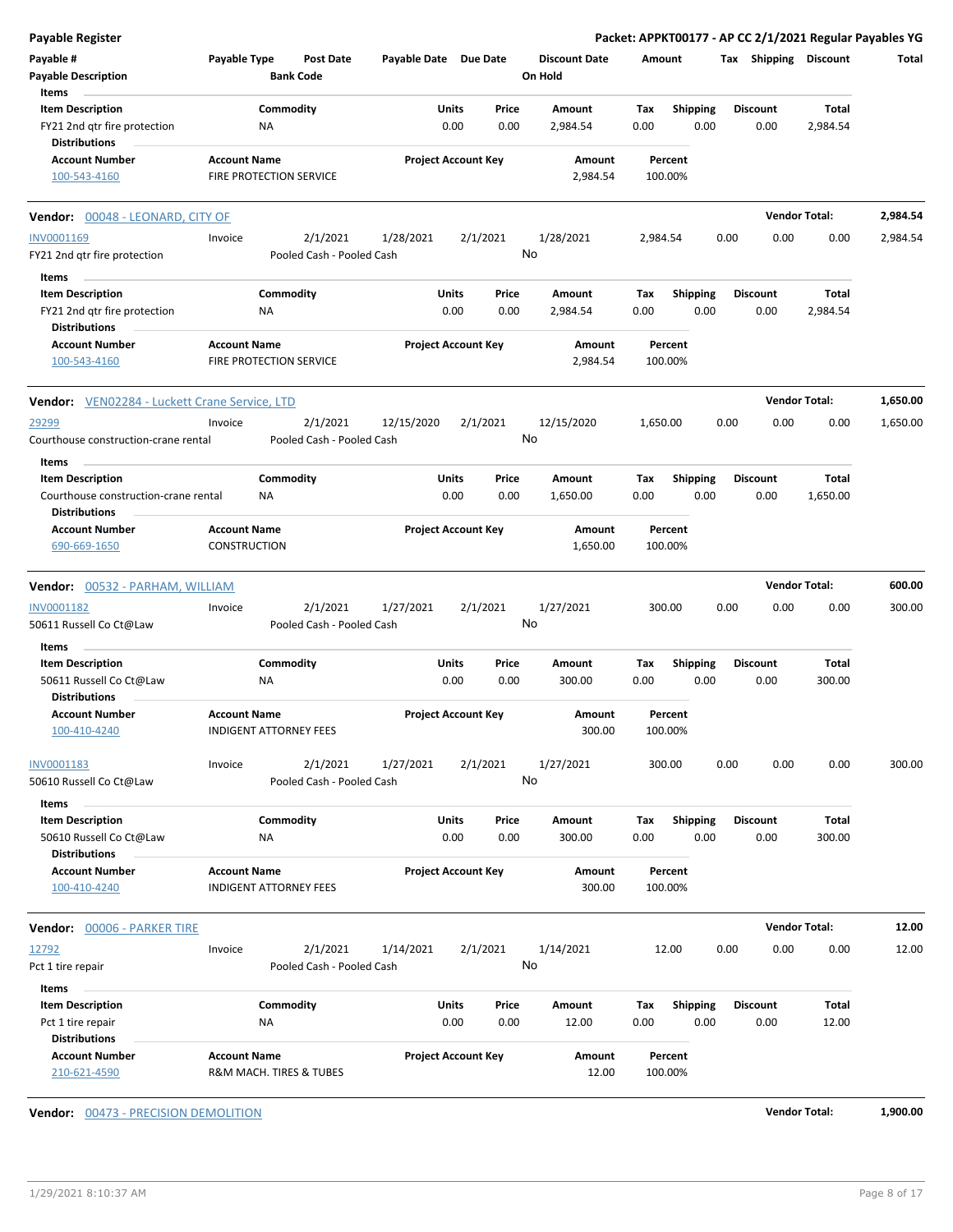| Payable Register                                                                      |                     |                                |                                       |              |                                  |                                 |                    |                    |                         |      |                         |                      | Packet: APPKT00177 - AP CC 2/1/2021 Regular Payables YG |
|---------------------------------------------------------------------------------------|---------------------|--------------------------------|---------------------------------------|--------------|----------------------------------|---------------------------------|--------------------|--------------------|-------------------------|------|-------------------------|----------------------|---------------------------------------------------------|
| Payable #<br><b>Payable Description</b>                                               | Payable Type        |                                | <b>Post Date</b><br><b>Bank Code</b>  | Payable Date | Due Date                         | <b>Discount Date</b><br>On Hold |                    | Amount             |                         |      | Tax Shipping Discount   |                      | Total                                                   |
| 20193905<br>#19-171-0 Courthouse construction                                         | Invoice             |                                | 2/1/2021<br>Pooled Cash - Pooled Cash | 1/19/2021    | 2/1/2021                         | 1/19/2021<br>No                 |                    | 1,900.00           |                         | 0.00 | 0.00                    | 0.00                 | 1,900.00                                                |
| Items                                                                                 |                     |                                |                                       |              |                                  |                                 |                    |                    |                         |      |                         |                      |                                                         |
| <b>Item Description</b><br>#19-171-0 Courthouse construction                          |                     | Commodity<br>NA                |                                       |              | Units<br>Price<br>0.00<br>0.00   | Amount<br>1,900.00              |                    | Tax<br>0.00        | <b>Shipping</b><br>0.00 |      | <b>Discount</b><br>0.00 | Total<br>1,900.00    |                                                         |
| <b>Distributions</b><br><b>Account Number</b>                                         | <b>Account Name</b> |                                |                                       |              | <b>Project Account Key</b>       |                                 | Amount             | Percent            |                         |      |                         |                      |                                                         |
| 690-669-1650                                                                          | <b>CONSTRUCTION</b> |                                |                                       |              |                                  |                                 | 1,900.00           | 100.00%            |                         |      |                         |                      |                                                         |
| <b>Vendor:</b> 00057 - PUSH & PULL HYDRAULICS                                         |                     |                                |                                       |              |                                  |                                 |                    |                    |                         |      |                         | <b>Vendor Total:</b> | 138.06                                                  |
| 15195<br>Pct 2 hose                                                                   | Invoice             |                                | 2/1/2021<br>Pooled Cash - Pooled Cash | 1/25/2021    | 2/1/2021                         | 1/25/2021<br>No                 |                    | 138.06             |                         | 0.00 | 0.00                    | 0.00                 | 138.06                                                  |
| Items                                                                                 |                     |                                |                                       |              |                                  |                                 |                    |                    |                         |      |                         |                      |                                                         |
| <b>Item Description</b><br>Pct 2 hose                                                 |                     | Commodity<br>Goods             |                                       |              | Units<br>Price<br>1.00<br>138.06 | Amount                          | 138.06             | Tax<br>0.00        | <b>Shipping</b><br>0.00 |      | <b>Discount</b><br>0.00 | Total<br>138.06      |                                                         |
| <b>Distributions</b><br><b>Account Number</b><br>220-622-4580                         | <b>Account Name</b> | <b>R&amp;M MACHINERY PARTS</b> |                                       |              | <b>Project Account Key</b>       |                                 | Amount<br>138.06   | Percent<br>100.00% |                         |      |                         |                      |                                                         |
| Vendor: 00139 - RANDOLPH VOL. FIRE DEPT.                                              |                     |                                |                                       |              |                                  |                                 |                    |                    |                         |      |                         | <b>Vendor Total:</b> | 2,984.54                                                |
| INV0001170<br>FY21 2nd gtr fire protection                                            | Invoice             |                                | 2/1/2021<br>Pooled Cash - Pooled Cash | 1/28/2021    | 2/1/2021                         | 1/28/2021<br>No                 |                    | 2,984.54           |                         | 0.00 | 0.00                    | 0.00                 | 2,984.54                                                |
| <b>Items</b>                                                                          |                     |                                |                                       |              | Units                            | Amount                          |                    |                    |                         |      |                         |                      |                                                         |
| <b>Item Description</b><br>FY21 2nd qtr fire protection<br><b>Distributions</b>       |                     | Commodity<br>ΝA                |                                       |              | Price<br>0.00<br>0.00            | 2,984.54                        |                    | Tax<br>0.00        | <b>Shipping</b><br>0.00 |      | <b>Discount</b><br>0.00 | Total<br>2,984.54    |                                                         |
| <b>Account Number</b><br>100-543-4160                                                 | <b>Account Name</b> | FIRE PROTECTION SERVICE        |                                       |              | <b>Project Account Key</b>       |                                 | Amount<br>2,984.54 | Percent<br>100.00% |                         |      |                         |                      |                                                         |
| <b>Vendor:</b> 00094 - RAVENNA VOL. FIRE DEPT.                                        |                     |                                |                                       |              |                                  |                                 |                    |                    |                         |      |                         | <b>Vendor Total:</b> | 2,984.54                                                |
| INV0001171<br>FY21 2nd qtr fire protection                                            | Invoice             |                                | 2/1/2021<br>Pooled Cash - Pooled Cash | 1/28/2021    | 2/1/2021                         | 1/28/2021<br>No                 |                    | 2,984.54           |                         | 0.00 | 0.00                    | 0.00                 | 2,984.54                                                |
| Items                                                                                 |                     |                                |                                       |              |                                  |                                 |                    |                    |                         |      |                         |                      |                                                         |
| <b>Item Description</b><br>FY21 2nd qtr fire protection<br><b>Distributions</b>       |                     | Commodity<br>ΝA                |                                       |              | Units<br>Price<br>0.00<br>0.00   | Amount<br>2,984.54              |                    | Tax<br>0.00        | <b>Shipping</b><br>0.00 |      | <b>Discount</b><br>0.00 | Total<br>2,984.54    |                                                         |
| <b>Account Number</b><br>100-543-4160                                                 | <b>Account Name</b> | FIRE PROTECTION SERVICE        |                                       |              | <b>Project Account Key</b>       |                                 | Amount<br>2,984.54 | Percent<br>100.00% |                         |      |                         |                      |                                                         |
| Vendor: 00353 - RDO EQUIPMENT CO                                                      |                     |                                |                                       |              |                                  |                                 |                    |                    |                         |      |                         | <b>Vendor Total:</b> | 12,727.82                                               |
| W7599224<br>#7451002 Pct 3 Grader 930C repair                                         | Invoice             |                                | 2/1/2021<br>Pooled Cash - Pooled Cash | 1/26/2021    | 2/1/2021                         | 1/26/2021<br>No                 |                    | 8,465.36           |                         | 0.00 | 0.00                    | 0.00                 | 8,465.36                                                |
| Items<br><b>Item Description</b>                                                      |                     | Commodity                      |                                       |              | Units<br>Price                   | Amount                          |                    |                    |                         |      | <b>Discount</b>         | Total                |                                                         |
| #7451002 Pct 3 Grader 930C repair<br><b>Distributions</b>                             |                     | ΝA                             |                                       |              | 0.00<br>0.00                     | 8,465.36                        |                    | Tax<br>0.00        | Shipping<br>0.00        |      | 0.00                    | 8,465.36             |                                                         |
| <b>Account Number</b><br>230-623-4580                                                 | <b>Account Name</b> | <b>R&amp;M MACHINERY PARTS</b> |                                       |              | <b>Project Account Key</b>       |                                 | Amount<br>8,465.36 | Percent<br>100.00% |                         |      |                         |                      |                                                         |
| W7600124<br>#7451002 Pct 3 LDR4WDS 521D repair                                        | Invoice             |                                | 2/1/2021<br>Pooled Cash - Pooled Cash | 1/26/2021    | 2/1/2021                         | 1/26/2021<br>No                 |                    | 2,469.53           |                         | 0.00 | 0.00                    | 0.00                 | 2,469.53                                                |
| Items                                                                                 |                     |                                |                                       |              |                                  |                                 |                    |                    |                         |      |                         |                      |                                                         |
| <b>Item Description</b><br>#7451002 Pct 3 LDR4WDS 521D repair<br><b>Distributions</b> |                     | Commodity<br>ΝA                |                                       |              | Units<br>Price<br>0.00<br>0.00   | Amount<br>2,469.53              |                    | Тах<br>0.00        | <b>Shipping</b><br>0.00 |      | <b>Discount</b><br>0.00 | Total<br>2,469.53    |                                                         |
| <b>Account Number</b><br>230-623-4580                                                 | <b>Account Name</b> | <b>R&amp;M MACHINERY PARTS</b> |                                       |              | <b>Project Account Key</b>       |                                 | Amount<br>2,469.53 | Percent<br>100.00% |                         |      |                         |                      |                                                         |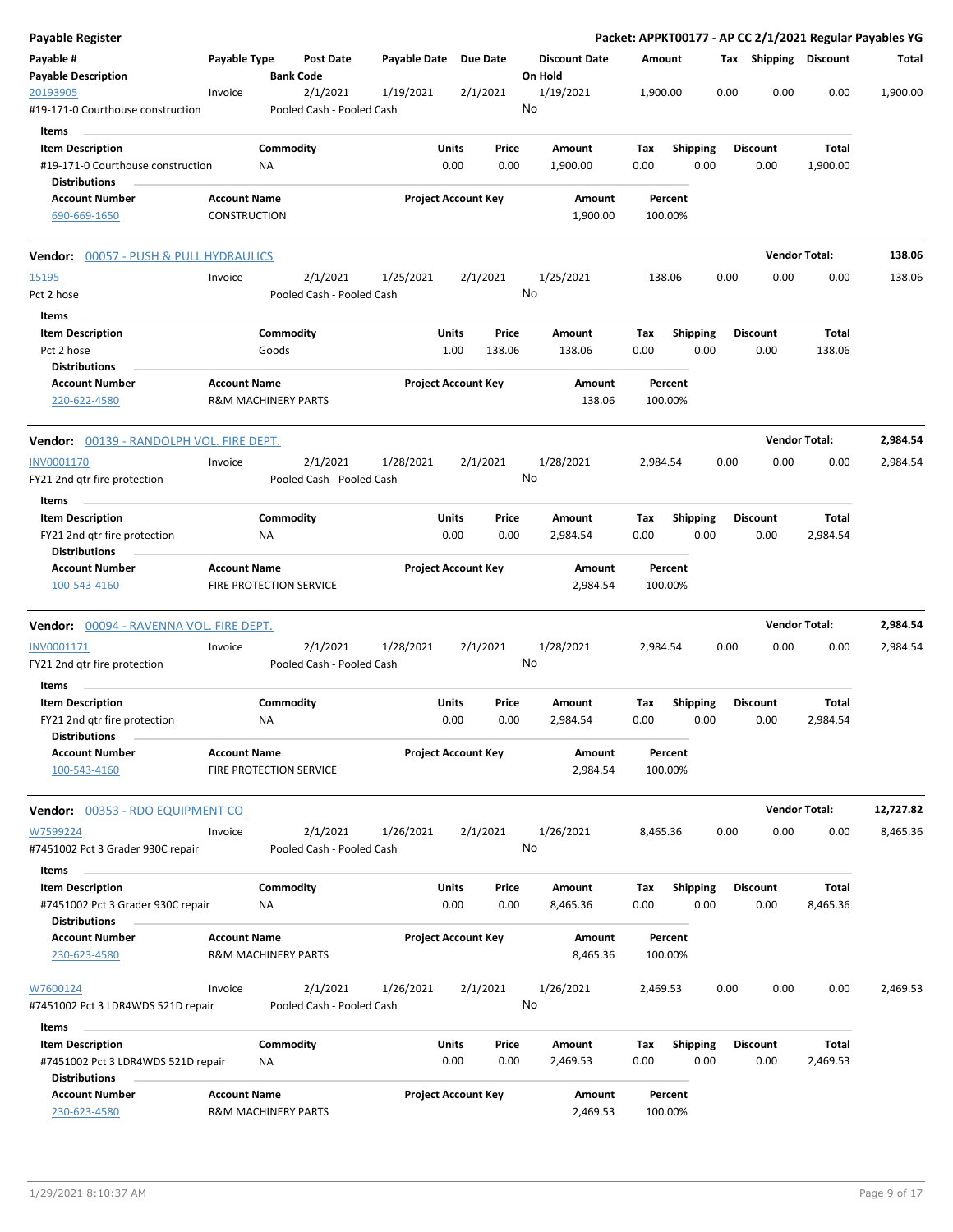| Payable Register                                                               |                                                       |                  |                                       |              |                            |               |                                 |             |                    |      |      |                         |                      | Packet: APPKT00177 - AP CC 2/1/2021 Regular Payables YG |
|--------------------------------------------------------------------------------|-------------------------------------------------------|------------------|---------------------------------------|--------------|----------------------------|---------------|---------------------------------|-------------|--------------------|------|------|-------------------------|----------------------|---------------------------------------------------------|
| Payable #<br><b>Payable Description</b>                                        | Payable Type                                          | <b>Bank Code</b> | <b>Post Date</b>                      | Payable Date | Due Date                   |               | <b>Discount Date</b><br>On Hold | Amount      |                    |      |      | Tax Shipping Discount   |                      | Total                                                   |
| W7600224<br>#7451002 Grader 140H repair                                        | Invoice                                               |                  | 2/1/2021<br>Pooled Cash - Pooled Cash | 1/19/2021    | 2/1/2021                   |               | 1/19/2021<br>No                 | 1,792.93    |                    |      | 0.00 | 0.00                    | 0.00                 | 1,792.93                                                |
| Items                                                                          |                                                       |                  |                                       |              |                            |               |                                 |             |                    |      |      |                         |                      |                                                         |
| <b>Item Description</b><br>#7451002 Grader 140H repair<br><b>Distributions</b> |                                                       | Commodity<br>ΝA  |                                       |              | Units<br>0.00              | Price<br>0.00 | Amount<br>1,792.93              | Тах<br>0.00 | Shipping           | 0.00 |      | <b>Discount</b><br>0.00 | Total<br>1,792.93    |                                                         |
| <b>Account Number</b>                                                          | <b>Account Name</b>                                   |                  |                                       |              | <b>Project Account Key</b> |               | Amount                          |             | Percent            |      |      |                         |                      |                                                         |
| 230-623-4580                                                                   | <b>R&amp;M MACHINERY PARTS</b>                        |                  |                                       |              |                            |               | 1,792.93                        |             | 100.00%            |      |      |                         |                      |                                                         |
| <b>Vendor:</b> 00317 - RELIANCE FASTENERS OF DENISON                           |                                                       |                  |                                       |              |                            |               |                                 |             |                    |      |      |                         | <b>Vendor Total:</b> | 119.80                                                  |
| 133122                                                                         | Invoice                                               |                  | 2/1/2021                              | 1/19/2021    | 2/1/2021                   |               | 1/19/2021                       | 119.80      |                    |      | 0.00 | 0.00                    | 0.00                 | 119.80                                                  |
| Pct 2 automotive wire<br>Items                                                 |                                                       |                  | Pooled Cash - Pooled Cash             |              |                            |               | No                              |             |                    |      |      |                         |                      |                                                         |
| <b>Item Description</b>                                                        |                                                       | Commodity        |                                       |              | Units                      | Price         | Amount                          | Tax         | <b>Shipping</b>    |      |      | <b>Discount</b>         | Total                |                                                         |
| Pct 2 automotive wire                                                          |                                                       | ΝA               |                                       |              | 0.00                       | 0.00          | 119.80                          | 0.00        |                    | 0.00 |      | 0.00                    | 119.80               |                                                         |
| <b>Distributions</b><br><b>Account Number</b>                                  |                                                       |                  |                                       |              |                            |               |                                 |             |                    |      |      |                         |                      |                                                         |
| 220-622-4580                                                                   | <b>Account Name</b><br><b>R&amp;M MACHINERY PARTS</b> |                  |                                       |              | <b>Project Account Key</b> |               | Amount<br>119.80                |             | Percent<br>100.00% |      |      |                         |                      |                                                         |
| <b>Vendor:</b> 00349 - SANITATION SOLUTIONS, INC.                              |                                                       |                  |                                       |              |                            |               |                                 |             |                    |      |      |                         | <b>Vendor Total:</b> | 181.66                                                  |
| 11P00598                                                                       | Invoice                                               |                  | 2/1/2021                              | 1/25/2021    | 2/1/2021                   |               | 1/25/2021                       |             | 90.83              |      | 0.00 | 0.00                    | 0.00                 | 90.83                                                   |
| #194746 Pct 1 Jan 2021 trash                                                   |                                                       |                  | Pooled Cash - Pooled Cash             |              |                            |               | No                              |             |                    |      |      |                         |                      |                                                         |
| Items                                                                          |                                                       |                  |                                       |              |                            |               |                                 |             |                    |      |      |                         |                      |                                                         |
| <b>Item Description</b>                                                        |                                                       | Commodity        |                                       |              | Units                      | Price         | Amount                          | Tax         | <b>Shipping</b>    |      |      | <b>Discount</b>         | Total                |                                                         |
| #194746 Pct 1 Jan 2021 trash                                                   |                                                       | ΝA               |                                       |              | 0.00                       | 0.00          | 90.83                           | 0.00        |                    | 0.00 |      | 0.00                    | 90.83                |                                                         |
| <b>Distributions</b><br><b>Account Number</b>                                  | <b>Account Name</b>                                   |                  |                                       |              | <b>Project Account Key</b> |               | Amount                          |             | Percent            |      |      |                         |                      |                                                         |
| 210-621-4430                                                                   | <b>TRASH PICKUP</b>                                   |                  |                                       |              |                            |               | 90.83                           |             | 100.00%            |      |      |                         |                      |                                                         |
| 11P00599<br>#1194564 Pct 3 Jan 2021 trash                                      | Invoice                                               |                  | 2/1/2021<br>Pooled Cash - Pooled Cash | 1/25/2021    | 2/1/2021                   |               | 1/25/2021<br>No                 |             | 90.83              |      | 0.00 | 0.00                    | 0.00                 | 90.83                                                   |
|                                                                                |                                                       |                  |                                       |              |                            |               |                                 |             |                    |      |      |                         |                      |                                                         |
| Items<br><b>Item Description</b>                                               |                                                       | Commodity        |                                       |              | Units                      | Price         | Amount                          | Tax         | <b>Shipping</b>    |      |      | <b>Discount</b>         | Total                |                                                         |
| #1194564 Pct 3 Jan 2021 trash<br><b>Distributions</b>                          |                                                       | ΝA               |                                       |              | 0.00                       | 0.00          | 90.83                           | 0.00        |                    | 0.00 |      | 0.00                    | 90.83                |                                                         |
| <b>Account Number</b>                                                          | <b>Account Name</b>                                   |                  |                                       |              | <b>Project Account Key</b> |               | Amount                          |             | Percent            |      |      |                         |                      |                                                         |
| 230-623-4430                                                                   | <b>TRASH PICK-UP</b>                                  |                  |                                       |              |                            |               | 90.83                           |             | 100.00%            |      |      |                         |                      |                                                         |
| Vendor: 00071 - SAVOY FIRE DEPARTMENT                                          |                                                       |                  |                                       |              |                            |               |                                 |             |                    |      |      |                         | <b>Vendor Total:</b> | 2,984.54                                                |
| INV0001172                                                                     | Invoice                                               |                  | 2/1/2021                              | 1/28/2021    | 2/1/2021                   |               | 1/28/2021                       | 2,984.54    |                    |      | 0.00 | 0.00                    | 0.00                 | 2,984.54                                                |
| FY21 2nd qtr fire protection                                                   |                                                       |                  | Pooled Cash - Pooled Cash             |              |                            |               | No                              |             |                    |      |      |                         |                      |                                                         |
| Items                                                                          |                                                       |                  |                                       |              |                            |               | Amount                          |             |                    |      |      |                         |                      |                                                         |
| <b>Item Description</b><br>FY21 2nd qtr fire protection                        |                                                       | Commodity<br>ΝA  |                                       |              | Units<br>0.00              | Price<br>0.00 | 2,984.54                        | Tax<br>0.00 | <b>Shipping</b>    | 0.00 |      | <b>Discount</b><br>0.00 | Total<br>2,984.54    |                                                         |
| <b>Distributions</b>                                                           |                                                       |                  |                                       |              |                            |               |                                 |             |                    |      |      |                         |                      |                                                         |
| <b>Account Number</b>                                                          | <b>Account Name</b>                                   |                  |                                       |              | <b>Project Account Key</b> |               | Amount                          |             | Percent            |      |      |                         |                      |                                                         |
| 100-543-4160                                                                   | FIRE PROTECTION SERVICE                               |                  |                                       |              |                            |               | 2,984.54                        |             | 100.00%            |      |      |                         |                      |                                                         |
| <b>Vendor:</b> 00817 - SMITH, THOMAS SCOTT                                     |                                                       |                  |                                       |              |                            |               |                                 |             |                    |      |      |                         | <b>Vendor Total:</b> | 500.00                                                  |
| INV0001155                                                                     | Invoice                                               |                  | 2/1/2021                              | 1/21/2021    | 2/1/2021                   |               | 1/21/2021                       |             | 200.00             |      | 0.00 | 0.00                    | 0.00                 | 200.00                                                  |
| 50337 Garza Co Ct@Law<br>Items                                                 |                                                       |                  | Pooled Cash - Pooled Cash             |              |                            |               | No                              |             |                    |      |      |                         |                      |                                                         |
| <b>Item Description</b>                                                        |                                                       | Commodity        |                                       |              | Units                      | Price         | Amount                          | Tax         | <b>Shipping</b>    |      |      | <b>Discount</b>         | Total                |                                                         |
| 50337 Garza Co Ct@Law                                                          |                                                       | ΝA               |                                       |              | 0.00                       | 0.00          | 200.00                          | 0.00        |                    | 0.00 |      | 0.00                    | 200.00               |                                                         |
| <b>Distributions</b>                                                           |                                                       |                  |                                       |              |                            |               |                                 |             |                    |      |      |                         |                      |                                                         |
| <b>Account Number</b>                                                          | <b>Account Name</b>                                   |                  |                                       |              | <b>Project Account Key</b> |               | Amount                          |             | Percent            |      |      |                         |                      |                                                         |
| 100-410-4240                                                                   | <b>INDIGENT ATTORNEY FEES</b>                         |                  |                                       |              |                            |               | 200.00                          |             | 100.00%            |      |      |                         |                      |                                                         |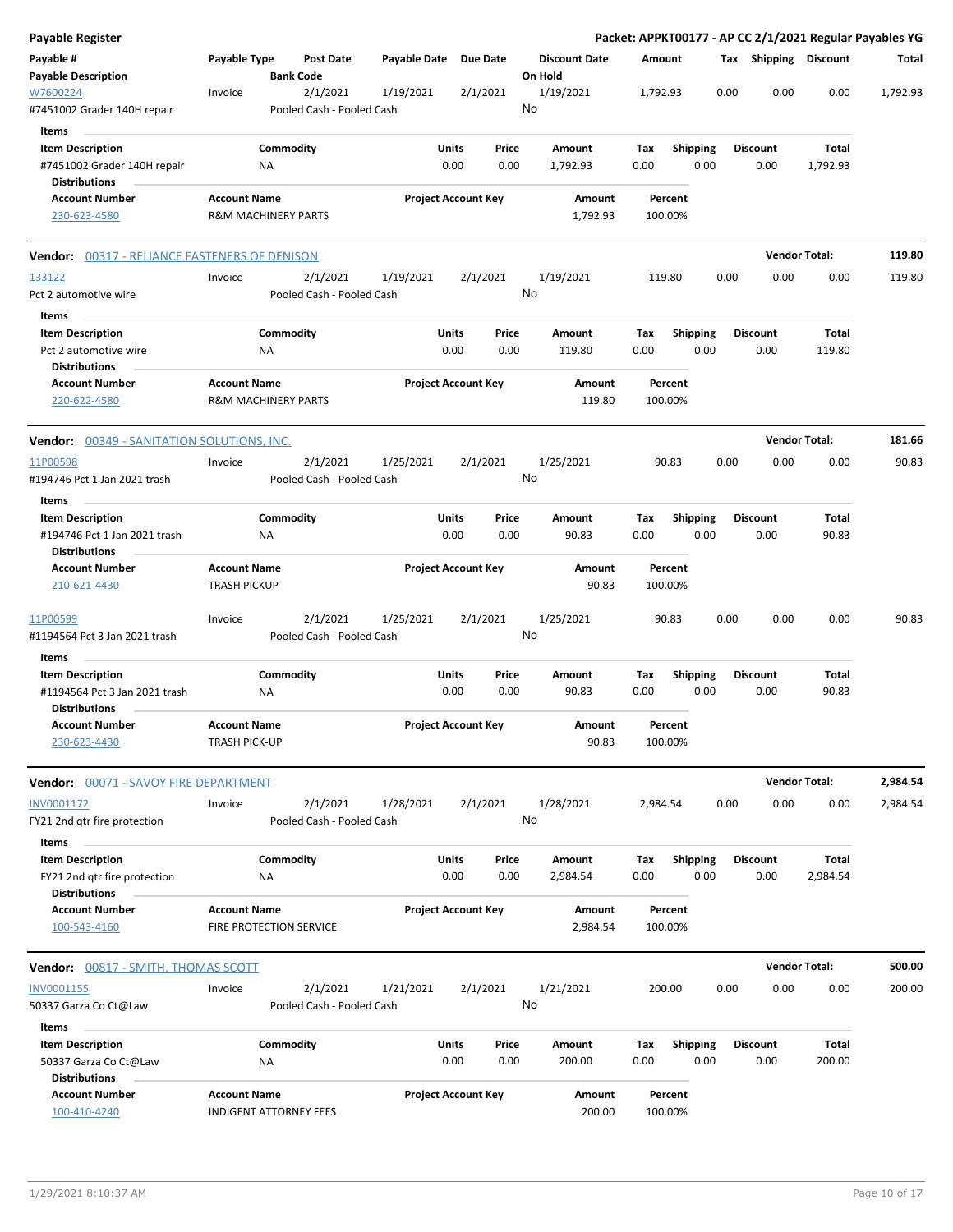| Payable Register                                                                                     |                                                |                        |                                       |                       |                            |               |                                 |                    |                         |      |                         |                      | Packet: APPKT00177 - AP CC 2/1/2021 Regular Payables YG |
|------------------------------------------------------------------------------------------------------|------------------------------------------------|------------------------|---------------------------------------|-----------------------|----------------------------|---------------|---------------------------------|--------------------|-------------------------|------|-------------------------|----------------------|---------------------------------------------------------|
| Payable #<br><b>Payable Description</b>                                                              | Payable Type                                   |                        | <b>Post Date</b><br><b>Bank Code</b>  | Payable Date Due Date |                            |               | <b>Discount Date</b><br>On Hold | Amount             |                         |      | Tax Shipping Discount   |                      | Total                                                   |
| INV0001181<br>50062 Smith Co Ct@Law                                                                  | Invoice                                        |                        | 2/1/2021<br>Pooled Cash - Pooled Cash | 1/26/2021             |                            | 2/1/2021      | 1/26/2021<br>No                 | 300.00             |                         | 0.00 | 0.00                    | 0.00                 | 300.00                                                  |
| Items                                                                                                |                                                |                        |                                       |                       |                            |               |                                 |                    |                         |      |                         |                      |                                                         |
| <b>Item Description</b><br>50062 Smith Co Ct@Law<br><b>Distributions</b>                             |                                                | Commodity<br>ΝA        |                                       |                       | Units<br>0.00              | Price<br>0.00 | Amount<br>300.00                | Tax<br>0.00        | <b>Shipping</b><br>0.00 |      | <b>Discount</b><br>0.00 | Total<br>300.00      |                                                         |
| <b>Account Number</b><br>100-410-4240                                                                | <b>Account Name</b>                            |                        | <b>INDIGENT ATTORNEY FEES</b>         |                       | <b>Project Account Key</b> |               | Amount<br>300.00                | Percent<br>100.00% |                         |      |                         |                      |                                                         |
| Vendor: 00018 - SOUTHWEST FANNIN S.U.D.                                                              |                                                |                        |                                       |                       |                            |               |                                 |                    |                         |      |                         | <b>Vendor Total:</b> | 17.59                                                   |
| INV0001154                                                                                           | Invoice                                        |                        | 2/1/2021                              | 1/21/2021             |                            | 2/1/2021      | 1/21/2021                       | 17.59              |                         | 0.00 | 0.00                    | 0.00                 | 17.59                                                   |
| Pct 1 water 12/15/20-1/13/21<br>Items                                                                |                                                |                        | Pooled Cash - Pooled Cash             |                       |                            |               | No                              |                    |                         |      |                         |                      |                                                         |
| <b>Item Description</b><br>Pct 1 water 12/15/20-1/13/21<br><b>Distributions</b>                      |                                                | Commodity<br>ΝA        |                                       |                       | Units<br>0.00              | Price<br>0.00 | Amount<br>17.59                 | Tax<br>0.00        | <b>Shipping</b><br>0.00 |      | <b>Discount</b><br>0.00 | Total<br>17.59       |                                                         |
| <b>Account Number</b><br>210-621-4420                                                                | <b>Account Name</b><br>UTILITY WATER           |                        |                                       |                       | <b>Project Account Key</b> |               | Amount<br>17.59                 | Percent<br>100.00% |                         |      |                         |                      |                                                         |
| <b>Vendor:</b> 00465 - SPRINT                                                                        |                                                |                        |                                       |                       |                            |               |                                 |                    |                         |      |                         | <b>Vendor Total:</b> | 149.08                                                  |
| 700059508-032<br>Sheriff internet 12/17/20-1/16/21                                                   | Invoice                                        |                        | 2/1/2021<br>Pooled Cash - Pooled Cash | 1/20/2021             |                            | 2/1/2021      | 1/20/2021<br>No                 | 149.08             |                         | 0.00 | 0.00                    | 0.00                 | 149.08                                                  |
| <b>Items</b><br><b>Item Description</b><br>Sheriff internet 12/17/20-1/16/21<br><b>Distributions</b> |                                                | Commodity<br><b>NA</b> |                                       |                       | Units<br>0.00              | Price<br>0.00 | Amount<br>149.08                | Tax<br>0.00        | <b>Shipping</b><br>0.00 |      | <b>Discount</b><br>0.00 | Total<br>149.08      |                                                         |
| <b>Account Number</b><br>100-560-4210                                                                | <b>Account Name</b><br><b>INTERNET SERVICE</b> |                        |                                       |                       | <b>Project Account Key</b> |               | Amount<br>149.08                | Percent<br>100.00% |                         |      |                         |                      |                                                         |
| <b>Vendor:</b> 00793 - STATE COMPTROLLER                                                             |                                                |                        |                                       |                       |                            |               |                                 |                    |                         |      |                         | <b>Vendor Total:</b> | 5,075.75                                                |
| INV0001163<br>qtr ending 12/31/2020 court costs                                                      | Invoice                                        |                        | 2/1/2021<br>Pooled Cash - Pooled Cash | 1/31/2021             |                            | 2/1/2021      | 1/31/2021<br>No                 | 5,075.75           |                         | 0.00 | 0.00                    | 0.00                 | 5,075.75                                                |
| Items<br><b>Item Description</b>                                                                     |                                                | Commodity              |                                       |                       | Units                      | Price         | Amount                          | Tax                | <b>Shipping</b>         |      | <b>Discount</b>         | Total                |                                                         |
| qtr ending 12/31/2020 court costs<br><b>Distributions</b>                                            |                                                | ΝA                     |                                       |                       | 0.00                       | 0.00          | 5,075.75                        | 0.00               | 0.00                    |      | 0.00                    | 5,075.75             |                                                         |
| <b>Account Number</b><br>100-409-4890                                                                | <b>Account Name</b>                            |                        | <b>COURT COSTS/ARREST FEES</b>        |                       | <b>Project Account Key</b> |               | Amount<br>5,075.75              | Percent<br>100.00% |                         |      |                         |                      |                                                         |
| <b>Vendor:</b> VEN02264 - Steelway International, LLC                                                |                                                |                        |                                       |                       |                            |               |                                 |                    |                         |      |                         | <b>Vendor Total:</b> | 68,922.50                                               |
| 2<br>#190358 Courthouse construction                                                                 | Invoice                                        |                        | 2/1/2021<br>Pooled Cash - Pooled Cash | 1/31/2021             |                            | 2/1/2021      | 1/31/2021<br>No                 | 68,922.50          |                         | 0.00 | 0.00                    | 0.00                 | 68,922.50                                               |
| Items<br><b>Item Description</b><br>#190358 Courthouse construction                                  |                                                | Commodity<br>ΝA        |                                       |                       | Units<br>0.00              | Price<br>0.00 | Amount<br>68,922.50             | Tax<br>0.00        | <b>Shipping</b><br>0.00 |      | <b>Discount</b><br>0.00 | Total<br>68,922.50   |                                                         |
| Distributions<br><b>Account Number</b><br>690-669-1650                                               | <b>Account Name</b><br>CONSTRUCTION            |                        |                                       |                       | <b>Project Account Key</b> |               | Amount<br>68,922.50             | Percent<br>100.00% |                         |      |                         |                      |                                                         |
| <b>Vendor:</b> VEN02280 - Stephens Sand & Gravel                                                     |                                                |                        |                                       |                       |                            |               |                                 |                    |                         |      |                         | <b>Vendor Total:</b> | 1,105.00                                                |
| <u> 269</u><br>Pct 1 hauling- 13 hours                                                               | Invoice                                        |                        | 2/1/2021<br>Pooled Cash - Pooled Cash | 1/22/2021             |                            | 2/1/2021      | 1/22/2021<br>No                 | 1,105.00           |                         | 0.00 | 0.00                    | 0.00                 | 1,105.00                                                |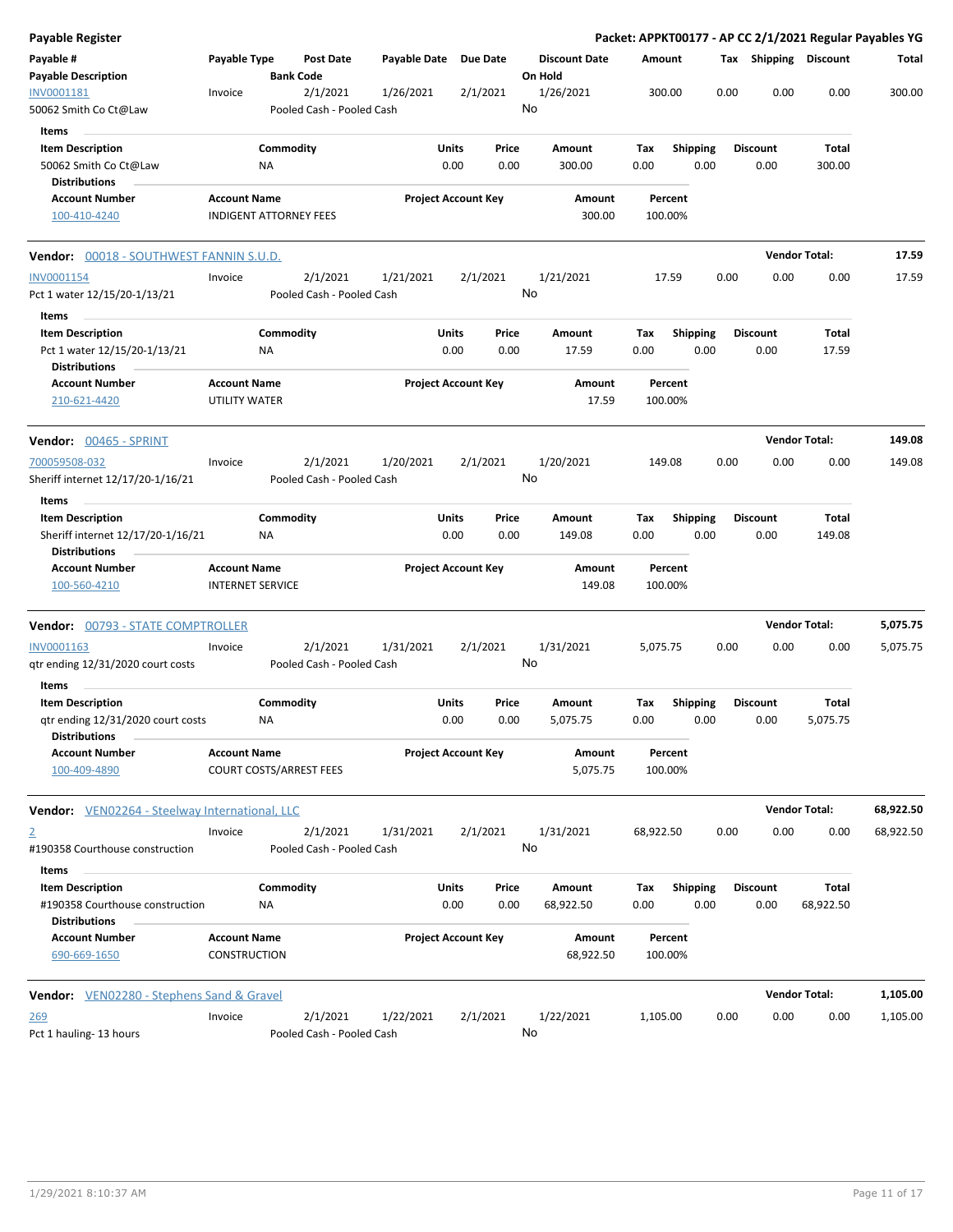| Payable Register                                                                                   |                                    |                                                  |                       |                                       |                                 | Packet: APPKT00177 - AP CC 2/1/2021 Regular Payables YG |                         |                          |           |
|----------------------------------------------------------------------------------------------------|------------------------------------|--------------------------------------------------|-----------------------|---------------------------------------|---------------------------------|---------------------------------------------------------|-------------------------|--------------------------|-----------|
| Payable #<br><b>Payable Description</b>                                                            | Payable Type                       | <b>Post Date</b><br><b>Bank Code</b>             | Payable Date Due Date |                                       | <b>Discount Date</b><br>On Hold | Amount                                                  | Tax Shipping Discount   |                          | Total     |
| Items<br><b>Item Description</b>                                                                   |                                    | Commodity                                        | Units                 | Price                                 | Amount                          | <b>Shipping</b><br>Tax                                  | <b>Discount</b>         | Total                    |           |
| Pct 1 hauling-13 hours<br><b>Distributions</b>                                                     |                                    | ΝA                                               |                       | 0.00<br>0.00                          | 1,105.00                        | 0.00<br>0.00                                            | 0.00                    | 1,105.00                 |           |
| <b>Account Number</b><br>210-621-3410                                                              | <b>Account Name</b>                | R&B MAT. ROCK & GRAVEL                           |                       | <b>Project Account Key</b>            | Amount<br>1,105.00              | Percent<br>100.00%                                      |                         |                          |           |
| 00450 - SUSTAINABLE PAVEMENT TECHNOLOGIES L<br>Vendor:                                             |                                    |                                                  |                       |                                       |                                 |                                                         |                         | <b>Vendor Total:</b>     | 16,656.20 |
| 35339                                                                                              | Invoice                            | 2/1/2021                                         | 12/31/2020            | 2/1/2021                              | 12/31/2020                      | 16,656.20                                               | 0.00<br>0.00            | 0.00                     | 16,656.20 |
| Pct 2 Rock & Gravel                                                                                |                                    | Pooled Cash - Pooled Cash                        |                       |                                       | No                              |                                                         |                         |                          |           |
| Items                                                                                              |                                    |                                                  |                       |                                       |                                 |                                                         |                         |                          |           |
| <b>Item Description</b>                                                                            |                                    | Commodity                                        | Units                 | Price                                 | Amount                          | Tax<br><b>Shipping</b>                                  | <b>Discount</b>         | <b>Total</b>             |           |
| Pct 2 Rock & Gravel<br><b>Distributions</b>                                                        |                                    | ΝA                                               |                       | 0.00<br>0.00                          | 16,656.20                       | 0.00<br>0.00                                            | 0.00                    | 16,656.20                |           |
| <b>Account Number</b><br>220-622-3410                                                              | <b>Account Name</b>                | <b>R&amp;B MAT. ROCK &amp; GRAVEL</b>            |                       | <b>Project Account Key</b>            | <b>Amount</b><br>16,656.20      | Percent<br>100.00%                                      |                         |                          |           |
| <b>Vendor:</b> 00608 - TELEPHONE VOL. FIRE DEPT.                                                   |                                    |                                                  |                       |                                       |                                 |                                                         |                         | <b>Vendor Total:</b>     | 2,984.54  |
| INV0001173<br>FY21 2nd qtr fire protection                                                         | Invoice                            | 2/1/2021<br>Pooled Cash - Pooled Cash            | 1/28/2021             | 2/1/2021                              | 1/28/2021<br>No                 | 2,984.54                                                | 0.00<br>0.00            | 0.00                     | 2,984.54  |
|                                                                                                    |                                    |                                                  |                       |                                       |                                 |                                                         |                         |                          |           |
| Items<br><b>Item Description</b><br>FY21 2nd qtr fire protection                                   |                                    | Commodity<br>ΝA                                  | Units                 | Price<br>0.00<br>0.00                 | Amount<br>2,984.54              | Shipping<br>Tax<br>0.00<br>0.00                         | <b>Discount</b><br>0.00 | Total<br>2,984.54        |           |
| <b>Distributions</b><br><b>Account Number</b><br>100-543-4160                                      | <b>Account Name</b>                | <b>FIRE PROTECTION SERVICE</b>                   |                       | <b>Project Account Key</b>            | Amount<br>2,984.54              | Percent<br>100.00%                                      |                         |                          |           |
| <b>Vendor: 00202 - TEXAS ASSOCIATION OF COUNTIES</b>                                               |                                    |                                                  |                       |                                       |                                 |                                                         |                         | <b>Vendor Total:</b>     | 1,225.00  |
|                                                                                                    |                                    |                                                  |                       |                                       |                                 |                                                         |                         |                          |           |
| 71029<br>248913/740 2021 annual membership dues                                                    | Invoice                            | 2/1/2021<br>Pooled Cash - Pooled Cash            | 1/1/2021              | 2/1/2021                              | 1/1/2021<br>No                  | 1,225.00                                                | 0.00<br>0.00            | 0.00                     | 1,225.00  |
| Items                                                                                              |                                    |                                                  |                       |                                       |                                 |                                                         |                         |                          |           |
| <b>Item Description</b><br>248913/740 2021 annual membership du NA<br><b>Distributions</b>         |                                    | Commodity                                        | Units                 | Price<br>0.00<br>0.00                 | Amount<br>1,225.00              | Tax<br><b>Shipping</b><br>0.00<br>0.00                  | <b>Discount</b><br>0.00 | <b>Total</b><br>1,225.00 |           |
| <b>Account Number</b><br>100-409-4810                                                              | <b>Account Name</b><br><b>DUES</b> |                                                  |                       | <b>Project Account Key</b>            | Amount<br>1,225.00              | Percent<br>100.00%                                      |                         |                          |           |
| Vendor: 00265 - TEXHOMA LIMESTONE, INC.                                                            |                                    |                                                  |                       |                                       |                                 |                                                         |                         | <b>Vendor Total:</b>     | 10,345.00 |
| 8245<br>Pct 1 Rock & gravel-hauling 1/11-16/21                                                     | Invoice                            | 2/1/2021<br>Pooled Cash - Pooled Cash            | 1/18/2021             | 2/1/2021                              | 1/18/2021<br>No                 | 4,453.31                                                | 0.00<br>0.00            | 0.00                     | 4,453.31  |
| Items<br><b>Item Description</b><br>Pct 1 Rock & gravel-hauling 1/11-16/21<br><b>Distributions</b> |                                    | Commodity<br>NA                                  |                       | <b>Units</b><br>Price<br>0.00<br>0.00 | Amount<br>4,453.31              | Tax<br><b>Shipping</b><br>0.00<br>0.00                  | <b>Discount</b><br>0.00 | Total<br>4,453.31        |           |
| <b>Account Number</b><br>210-621-3410                                                              | <b>Account Name</b>                | R&B MAT. ROCK & GRAVEL                           |                       | <b>Project Account Key</b>            | Amount<br>4,453.31              | Percent<br>100.00%                                      |                         |                          |           |
| 8246<br>Pct 4 Rock & Gravel-hauling 1/11-16/21                                                     | Invoice                            | 2/1/2021<br>Pooled Cash - Pooled Cash            | 1/18/2021             | 2/1/2021                              | 1/18/2021<br>No                 | 5,891.69                                                | 0.00<br>0.00            | 0.00                     | 5,891.69  |
| Items<br><b>Item Description</b><br>Pct 4 Rock & Gravel-hauling 1/11-16/21<br><b>Distributions</b> |                                    | Commodity<br>ΝA                                  | <b>Units</b>          | Price<br>0.00<br>0.00                 | Amount<br>5,891.69              | <b>Shipping</b><br>Tax<br>0.00<br>0.00                  | <b>Discount</b><br>0.00 | <b>Total</b><br>5,891.69 |           |
| <b>Account Number</b><br>210-621-3410<br>240-624-3410                                              | <b>Account Name</b>                | R&B MAT. ROCK & GRAVEL<br>R&B MAT. ROCK & GRAVEL |                       | <b>Project Account Key</b>            | Amount<br>460.00<br>5,431.69    | Percent<br>7.81%<br>92.19%                              |                         |                          |           |

**Vendor:** 00467 - TEXOMACARE **Vendor Total: 103.00**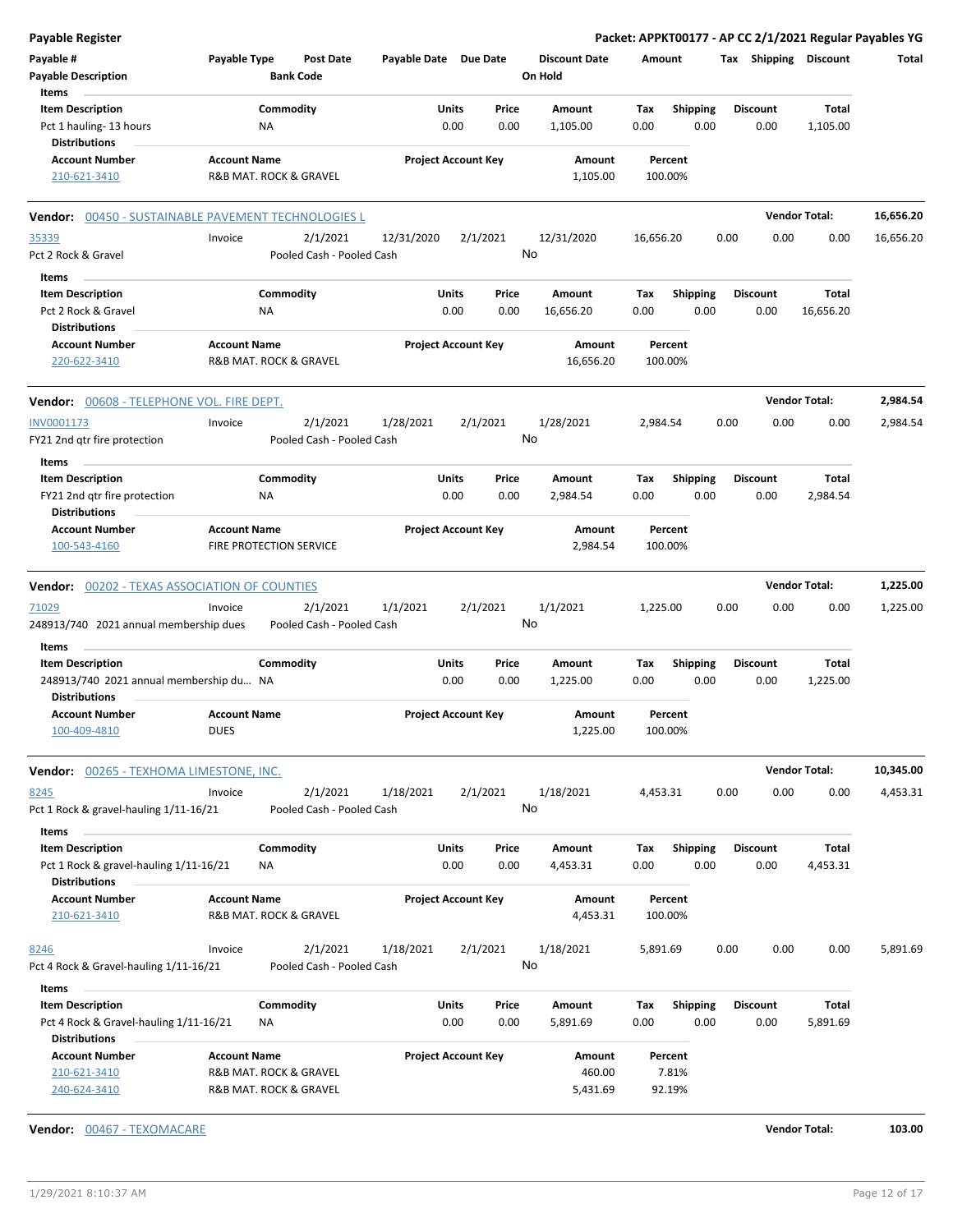| <b>Payable Register</b>                              |                                                        |                  |                           |                       |                            |               |                      |             |                         |      |                         |                      | Packet: APPKT00177 - AP CC 2/1/2021 Regular Payables YG |
|------------------------------------------------------|--------------------------------------------------------|------------------|---------------------------|-----------------------|----------------------------|---------------|----------------------|-------------|-------------------------|------|-------------------------|----------------------|---------------------------------------------------------|
| Payable #                                            | Payable Type                                           |                  | <b>Post Date</b>          | Payable Date Due Date |                            |               | <b>Discount Date</b> | Amount      |                         |      | Tax Shipping Discount   |                      | Total                                                   |
| <b>Payable Description</b>                           |                                                        | <b>Bank Code</b> |                           |                       |                            |               | On Hold              |             |                         |      |                         |                      |                                                         |
| 2226008                                              | Invoice                                                |                  | 2/1/2021                  | 1/21/2021             | 2/1/2021                   |               | 1/21/2021            |             | 103.00                  | 0.00 | 0.00                    | 0.00                 | 103.00                                                  |
| #685085 Lane physical                                |                                                        |                  | Pooled Cash - Pooled Cash |                       |                            |               | No                   |             |                         |      |                         |                      |                                                         |
| Items                                                |                                                        |                  |                           |                       |                            |               |                      |             |                         |      |                         |                      |                                                         |
| <b>Item Description</b>                              |                                                        | Commodity        |                           |                       | Units                      | Price         | Amount               | Tax         | <b>Shipping</b>         |      | <b>Discount</b>         | Total                |                                                         |
| #685085 Lane physical                                |                                                        | ΝA               |                           |                       | 0.00                       | 0.00          | 103.00               | 0.00        | 0.00                    |      | 0.00                    | 103.00               |                                                         |
| <b>Distributions</b>                                 |                                                        |                  |                           |                       |                            |               |                      |             |                         |      |                         |                      |                                                         |
| <b>Account Number</b>                                | <b>Account Name</b>                                    |                  |                           |                       | <b>Project Account Key</b> |               | Amount               |             | Percent                 |      |                         |                      |                                                         |
| 100-560-2500                                         | <b>EMPLOYEE PHYSICALS</b>                              |                  |                           |                       |                            |               | 103.00               |             | 100.00%                 |      |                         |                      |                                                         |
| <b>Vendor: 00120 - THE PERRONE LAW FIRM, PLLC</b>    |                                                        |                  |                           |                       |                            |               |                      |             |                         |      |                         | <b>Vendor Total:</b> | 3,790.00                                                |
| 00474                                                | Invoice                                                |                  | 2/1/2021                  | 12/15/2021            | 2/1/2021                   |               | 12/15/2021           | 1,210.00    |                         | 0.00 | 0.00                    | 0.00                 | 1,210.00                                                |
| FA-17-43057 Brock Dst Ct                             |                                                        |                  | Pooled Cash - Pooled Cash |                       |                            |               | No                   |             |                         |      |                         |                      |                                                         |
| Items                                                |                                                        |                  |                           |                       |                            |               |                      |             |                         |      |                         |                      |                                                         |
| <b>Item Description</b><br>FA-17-43057 Brock Dst Ct  |                                                        | Commodity<br>NA  |                           |                       | Units<br>0.00              | Price<br>0.00 | Amount<br>1,210.00   | Tax<br>0.00 | <b>Shipping</b><br>0.00 |      | <b>Discount</b><br>0.00 | Total<br>1,210.00    |                                                         |
| <b>Distributions</b>                                 |                                                        |                  |                           |                       |                            |               |                      |             |                         |      |                         |                      |                                                         |
| <b>Account Number</b><br>100-435-4360                | <b>Account Name</b><br><b>ATTORNEY FEES- CPS CASES</b> |                  |                           |                       | <b>Project Account Key</b> |               | Amount<br>1,210.00   |             | Percent<br>100.00%      |      |                         |                      |                                                         |
| 00475                                                | Invoice                                                |                  | 2/1/2021                  | 12/15/2020            | 2/1/2021                   |               | 12/15/2020           |             | 120.00                  | 0.00 | 0.00                    | 0.00                 | 120.00                                                  |
| FA-19-44015 Carver Dst Ct                            |                                                        |                  | Pooled Cash - Pooled Cash |                       |                            |               | No                   |             |                         |      |                         |                      |                                                         |
| Items                                                |                                                        |                  |                           |                       |                            |               |                      |             |                         |      |                         |                      |                                                         |
| <b>Item Description</b>                              |                                                        | Commodity        |                           |                       | Units                      | Price         | Amount               | Tax         | <b>Shipping</b>         |      | <b>Discount</b>         | Total                |                                                         |
| FA-19-44015 Carver Dst Ct<br><b>Distributions</b>    |                                                        | <b>NA</b>        |                           |                       | 0.00                       | 0.00          | 120.00               | 0.00        | 0.00                    |      | 0.00                    | 120.00               |                                                         |
| <b>Account Number</b>                                | <b>Account Name</b>                                    |                  |                           |                       | <b>Project Account Key</b> |               | Amount               |             | Percent                 |      |                         |                      |                                                         |
| 100-435-4360                                         | ATTORNEY FEES- CPS CASES                               |                  |                           |                       |                            |               | 120.00               |             | 100.00%                 |      |                         |                      |                                                         |
| 00480                                                | Invoice                                                |                  | 2/1/2021                  | 12/15/2020            | 2/1/2021                   |               | 12/15/2020           | 2,460.00    |                         | 0.00 | 0.00                    | 0.00                 | 2,460.00                                                |
| FA-19-44281 Hunt Dst Ct                              |                                                        |                  | Pooled Cash - Pooled Cash |                       |                            |               | No                   |             |                         |      |                         |                      |                                                         |
| Items                                                |                                                        |                  |                           |                       |                            |               |                      |             |                         |      |                         |                      |                                                         |
| <b>Item Description</b><br>FA-19-44281 Hunt Dst Ct   |                                                        | Commodity<br>ΝA  |                           |                       | Units<br>0.00              | Price<br>0.00 | Amount<br>2,460.00   | Tax<br>0.00 | Shipping<br>0.00        |      | <b>Discount</b><br>0.00 | Total<br>2,460.00    |                                                         |
| Distributions                                        |                                                        |                  |                           |                       |                            |               |                      |             |                         |      |                         |                      |                                                         |
| <b>Account Number</b><br>100-435-4360                | <b>Account Name</b><br><b>ATTORNEY FEES- CPS CASES</b> |                  |                           |                       | <b>Project Account Key</b> |               | Amount<br>2,460.00   |             | Percent<br>100.00%      |      |                         |                      |                                                         |
| <b>Vendor: 00155 - TRENTON FIRE DEPARTMENT</b>       |                                                        |                  |                           |                       |                            |               |                      |             |                         |      |                         | <b>Vendor Total:</b> | 2,984.54                                                |
| INV0001174                                           | Invoice                                                |                  | 2/1/2021                  | 1/28/2021             | 2/1/2021                   |               | 1/28/2021            | 2,984.54    |                         | 0.00 | 0.00                    | 0.00                 | 2,984.54                                                |
| FY21 2nd qtr fire protection                         |                                                        |                  | Pooled Cash - Pooled Cash |                       |                            |               | No                   |             |                         |      |                         |                      |                                                         |
| Items                                                |                                                        |                  |                           |                       |                            |               |                      |             |                         |      |                         |                      |                                                         |
| <b>Item Description</b>                              |                                                        | Commodity        |                           |                       | Units                      | Price         | Amount               | Tax         | <b>Shipping</b>         |      | <b>Discount</b>         | <b>Total</b>         |                                                         |
| FY21 2nd qtr fire protection<br><b>Distributions</b> |                                                        | ΝA               |                           |                       | 0.00                       | 0.00          | 2,984.54             | 0.00        | 0.00                    |      | 0.00                    | 2,984.54             |                                                         |
| <b>Account Number</b>                                | <b>Account Name</b>                                    |                  |                           |                       | <b>Project Account Key</b> |               | Amount               |             | Percent                 |      |                         |                      |                                                         |
| 100-543-4160                                         | <b>FIRE PROTECTION SERVICE</b>                         |                  |                           |                       |                            |               | 2,984.54             |             | 100.00%                 |      |                         |                      |                                                         |
| Vendor: 00310 - TYLER TECHNOLOGIES, INC.             |                                                        |                  |                           |                       |                            |               |                      |             |                         |      |                         | <b>Vendor Total:</b> | 40,523.97                                               |
| 020-127717                                           | Invoice                                                |                  | 2/1/2021                  | 1/1/2021              | 2/1/2021                   |               | 1/1/2021             | 39,578.97   |                         | 0.00 | 0.00                    | 0.00                 | 39,578.97                                               |
| Saas Hosting fees 1/1-3/31/21                        |                                                        |                  | Pooled Cash - Pooled Cash |                       |                            |               | No                   |             |                         |      |                         |                      |                                                         |
| Items                                                |                                                        |                  |                           |                       |                            |               |                      |             |                         |      |                         |                      |                                                         |
| <b>Item Description</b>                              |                                                        | Commodity        |                           |                       | Units                      | Price         | Amount               | Tax         | <b>Shipping</b>         |      | <b>Discount</b>         | <b>Total</b>         |                                                         |
| Saas Hosting fees 1/1-3/31/21                        |                                                        | ΝA               |                           |                       | 0.00                       | 0.00          | 39,578.97            | 0.00        | 0.00                    |      | 0.00                    | 39,578.97            |                                                         |
| <b>Distributions</b>                                 |                                                        |                  |                           |                       |                            |               |                      |             |                         |      |                         |                      |                                                         |
| <b>Account Number</b>                                | <b>Account Name</b>                                    |                  |                           |                       | <b>Project Account Key</b> |               | Amount               |             | Percent                 |      |                         |                      |                                                         |
| 100-435-4530                                         | <b>COMPUTER SOFTWARE</b>                               |                  |                           |                       |                            |               | 512.50               |             | 1.29%                   |      |                         |                      |                                                         |
| 100-510-4530                                         | <b>COMPUTER SOFTWARE</b>                               |                  |                           |                       |                            |               | 39,066.47            |             | 98.71%                  |      |                         |                      |                                                         |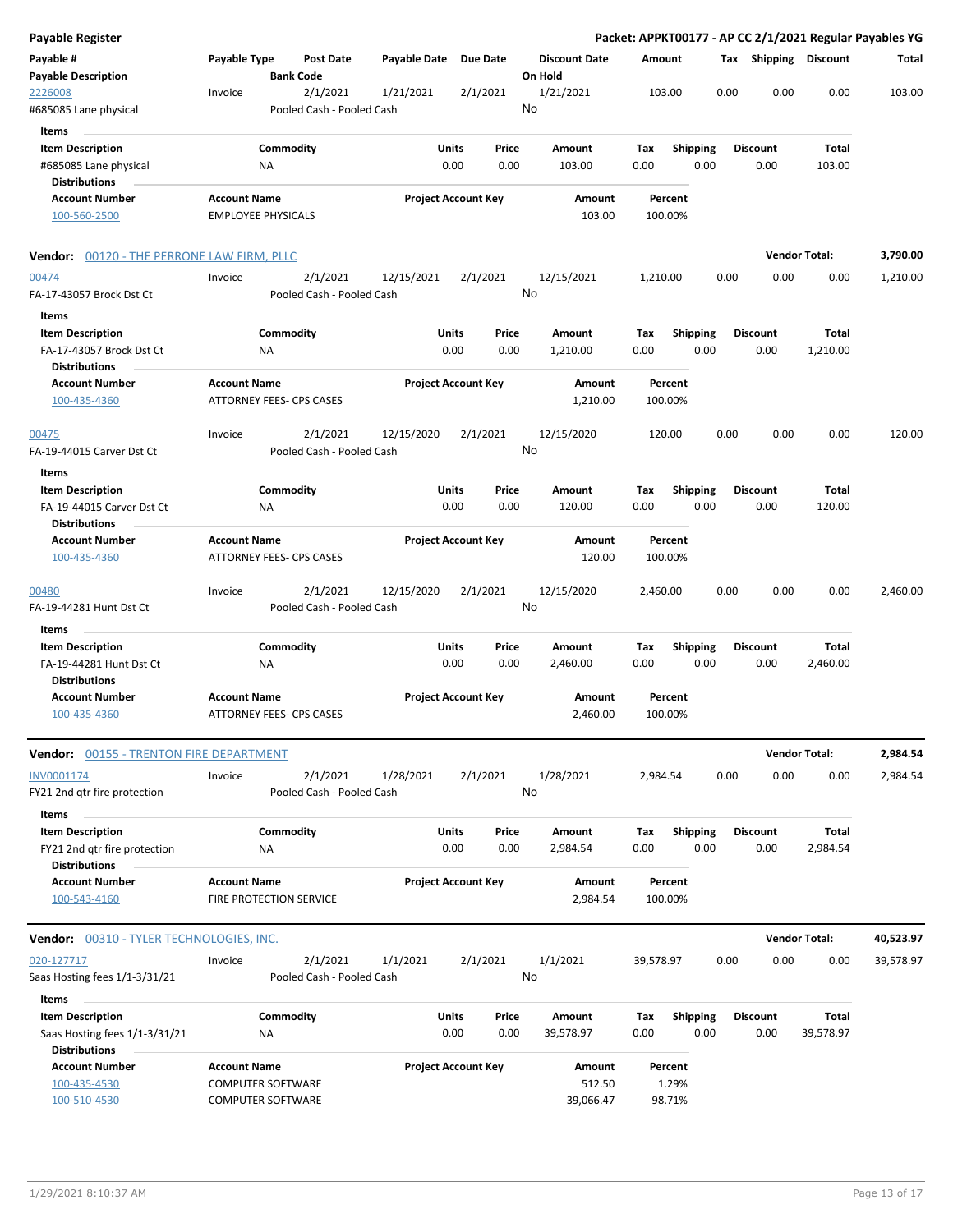| Payable Register                                         |                           |                                       |                            |          |       |                      |        |                 |      |                       | Packet: APPKT00177 - AP CC 2/1/2021 Regular Payables YG |              |
|----------------------------------------------------------|---------------------------|---------------------------------------|----------------------------|----------|-------|----------------------|--------|-----------------|------|-----------------------|---------------------------------------------------------|--------------|
| Payable #                                                | Payable Type              | <b>Post Date</b>                      | <b>Payable Date</b>        | Due Date |       | <b>Discount Date</b> | Amount |                 |      | Tax Shipping Discount |                                                         | <b>Total</b> |
| <b>Payable Description</b>                               |                           | <b>Bank Code</b>                      |                            |          |       | On Hold              |        |                 |      |                       |                                                         |              |
| 130-118862                                               | Invoice                   | 2/1/2021                              | 1/26/2021                  | 2/1/2021 |       | 1/26/2021            |        | 945.00          | 0.00 | 0.00                  | 0.00                                                    | 945.00       |
| Const 3 printer/charger/warranty                         |                           | Pooled Cash - Pooled Cash             |                            |          |       | No                   |        |                 |      |                       |                                                         |              |
| <b>Items</b>                                             |                           |                                       |                            |          |       |                      |        |                 |      |                       |                                                         |              |
| <b>Item Description</b>                                  | Commodity                 |                                       | <b>Units</b>               |          | Price | Amount               | Tax    | Shipping        |      | <b>Discount</b>       | <b>Total</b>                                            |              |
| Const 3 printer/charger/warranty<br><b>Distributions</b> | <b>NA</b>                 |                                       |                            | 0.00     | 0.00  | 945.00               | 0.00   | 0.00            |      | 0.00                  | 945.00                                                  |              |
| <b>Account Number</b>                                    | <b>Account Name</b>       |                                       | <b>Project Account Key</b> |          |       | Amount               |        | Percent         |      |                       |                                                         |              |
| 100-503-5740                                             | COMPUTER/WEB SOFTWARE     |                                       |                            |          |       | 945.00               |        | 100.00%         |      |                       |                                                         |              |
| Vendor: 00127 - VERIZON WIRELESS                         |                           |                                       |                            |          |       |                      |        |                 |      | <b>Vendor Total:</b>  |                                                         | 645.83       |
| 9870959695<br>Verizon internet 12/11/20-1/10/21          | Invoice                   | 2/1/2021<br>Pooled Cash - Pooled Cash | 1/10/2021                  | 2/1/2021 |       | 1/10/2021<br>No      |        | 645.83          | 0.00 | 0.00                  | 0.00                                                    | 645.83       |
| Items                                                    |                           |                                       |                            |          |       |                      |        |                 |      |                       |                                                         |              |
| <b>Item Description</b>                                  | Commodity                 |                                       | Units                      |          | Price | Amount               | Tax    | <b>Shipping</b> |      | <b>Discount</b>       | <b>Total</b>                                            |              |
| Internet                                                 | <b>NA</b>                 |                                       |                            | 0.00     | 0.00  | 645.83               | 0.00   | 0.00            |      | 0.00                  | 645.83                                                  |              |
| <b>Distributions</b>                                     |                           |                                       |                            |          |       |                      |        |                 |      |                       |                                                         |              |
| <b>Account Number</b>                                    | <b>Account Name</b>       |                                       | <b>Project Account Key</b> |          |       | Amount               |        | Percent         |      |                       |                                                         |              |
| 100-560-4210                                             | <b>INTERNET SERVICE</b>   |                                       |                            |          |       | 417.89               |        | 64.71%          |      |                       |                                                         |              |
| 100-503-4210                                             | <b>EMERGENCY INTERNET</b> |                                       |                            |          |       | 37.99                |        | 5.88%           |      |                       |                                                         |              |
| 100-404-4210                                             | <b>ELECTION INTERNET</b>  |                                       |                            |          |       | 113.97               |        | 17.65%          |      |                       |                                                         |              |
| 100-406-4210                                             | <b>EMERGENCY INTERNET</b> |                                       |                            |          |       | 37.99                |        | 5.88%           |      |                       |                                                         |              |
| 100-457-4210                                             | <b>INTERNET</b>           |                                       |                            |          |       | 37.99                |        | 5.88%           |      |                       |                                                         |              |
|                                                          |                           |                                       |                            |          |       |                      |        |                 |      |                       |                                                         |              |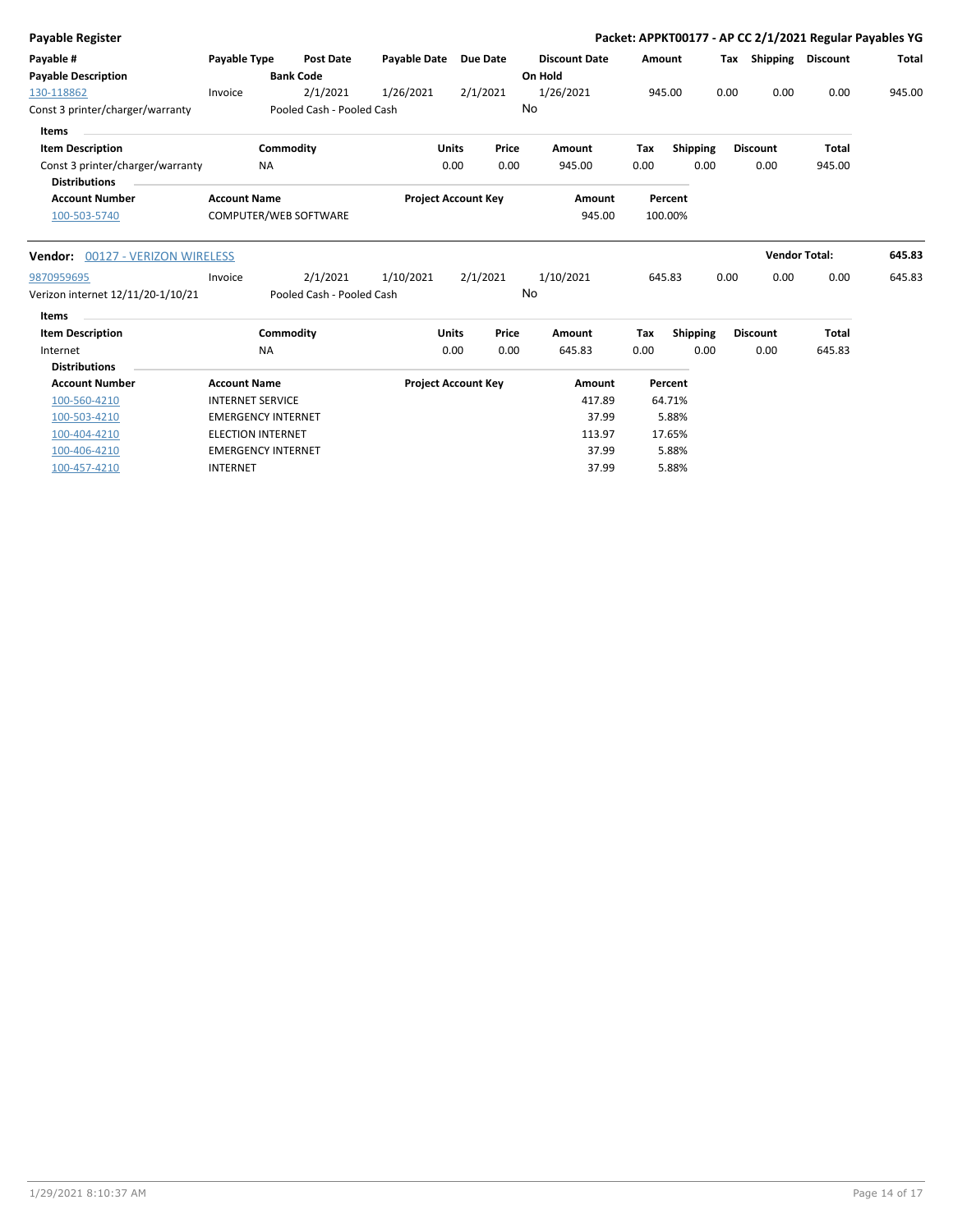## Payable Summary

| Type    | Count               | Gross        | Тах  | Shipping | <b>Discount</b> | Total        | <b>Manual Payment</b> | Balance      |
|---------|---------------------|--------------|------|----------|-----------------|--------------|-----------------------|--------------|
| Invoice | 70                  | 1.030.428.66 | 0.00 | 0.00     | 0.00            | 1.030.428.66 | 0.00                  | 1.030.428.66 |
|         | <b>Grand Total:</b> | 1.030.428.66 | 0.00 | 0.00     | 0.00            | 1,030,428.66 | 0.00                  | 1.030.428.66 |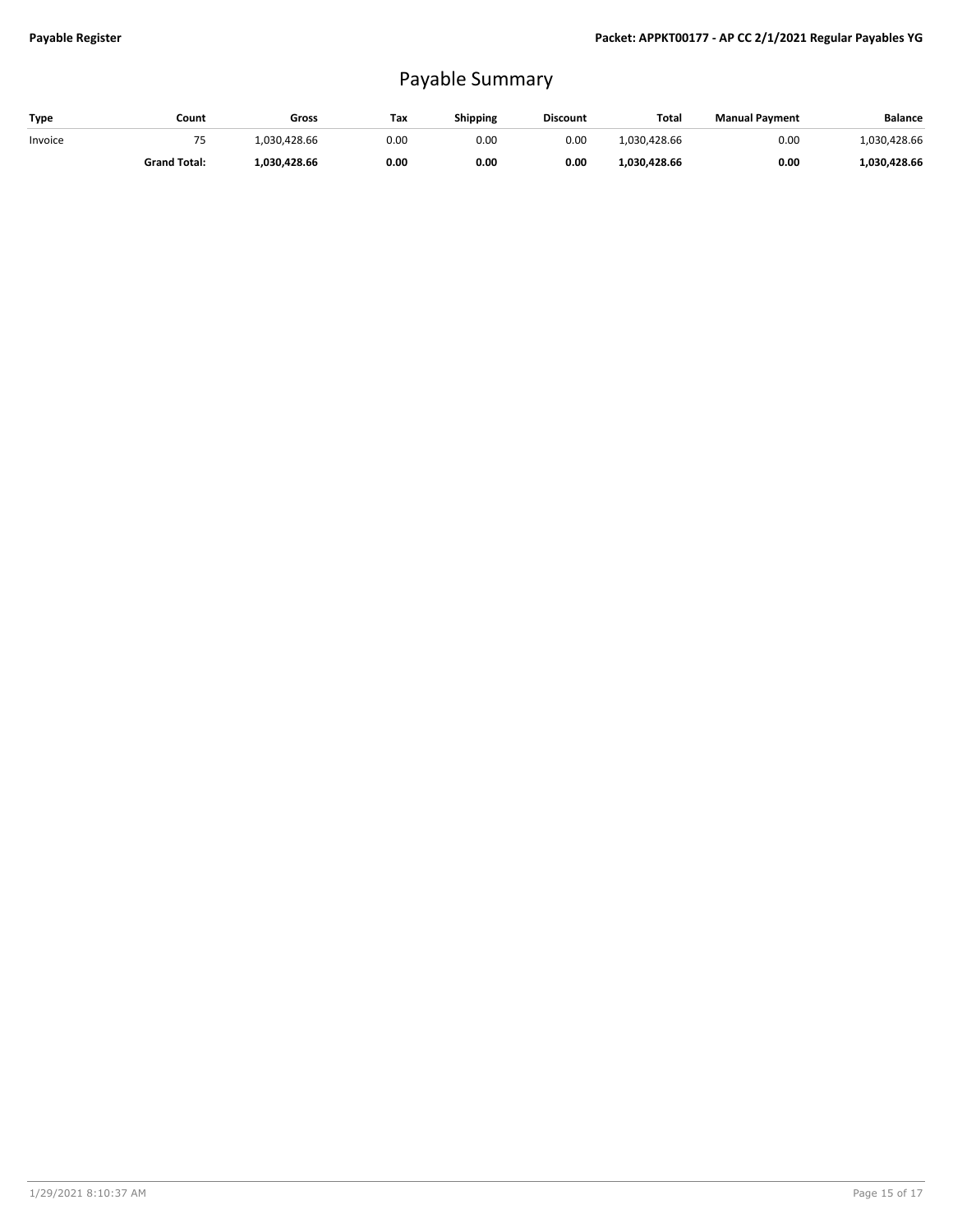## **Account Summary**

| Account             | Name                           |        | Amount    |
|---------------------|--------------------------------|--------|-----------|
| 100-404-4210        | <b>ELECTION INTERNET</b>       |        | 113.97    |
| 100-406-4210        | <b>EMERGENCY INTERNET</b>      |        | 37.99     |
| 100-409-4810        | <b>DUES</b>                    |        | 1,225.00  |
| 100-409-4890        | <b>COURT COSTS/ARREST FEES</b> |        | 5,075.75  |
| 100-410-3150        | <b>COPIER RENTAL</b>           |        | 97.72     |
| 100-410-4240        | <b>INDIGENT ATTORNEY FEES</b>  |        | 1,100.00  |
| 100-435-4360        | ATTORNEY FEES- CPS CASES       |        | 6,100.00  |
| 100-435-4420        | OTHER PROFESSIONAL SERV.       |        | 600.00    |
| 100-435-4530        | <b>COMPUTER SOFTWARE</b>       |        | 512.50    |
| 100-457-4210        | <b>INTERNET</b>                |        | 37.99     |
| 100-475-3150        | <b>COPIER EXPENSE</b>          |        | 101.52    |
| 100-499-3150        | <b>COPIER EXPENSE</b>          |        | 89.75     |
| 100-503-4210        | <b>EMERGENCY INTERNET</b>      |        | 37.99     |
| 100-503-5740        | COMPUTER/WEB SOFTWARE          |        | 945.00    |
| 100-510-3150        | <b>COPIER RENTAL</b>           |        | 428.95    |
| <u>100-510-4530</u> | <b>COMPUTER SOFTWARE</b>       |        | 39,066.47 |
| 100-511-4410        | UTILITIES GAS                  |        | 147.55    |
| 100-513-3150        | <b>COPIER RENTAL</b>           |        | 97.72     |
| 100-515-4410        | UTILITIES GAS                  |        | 213.98    |
| 100-516-4500        | <b>R&amp;M BUILDING</b>        |        | 100.00    |
| 100-518-4400        | UTILITIES ELECTRICITY          |        | 94.69     |
| 100-518-4410        | UTILITIES GAS                  |        | 365.33    |
| 100-518-4420        | UTILITIES WATER                |        | 106.32    |
| 100-518-4430        | <b>TRASH PICKUP SERVICE</b>    |        | 67.99     |
| 100-543-4160        | <b>FIRE PROTECTION SERVICE</b> |        | 32,829.94 |
| 100-560-2500        | <b>EMPLOYEE PHYSICALS</b>      |        | 103.00    |
| 100-560-4210        | <b>INTERNET SERVICE</b>        |        | 566.97    |
| 100-560-4280        | PRISONER TRANSPORT             |        | 108.00    |
| 100-560-4540        | R & M AUTOMOBILES              |        | 1,363.81  |
| 100-575-3150        | <b>COPIER RENTAL</b>           |        | 24.43     |
| 100-590-3150        | <b>COPIER RENTAL</b>           |        | 73.29     |
| 100-640-4410        | UTILITIES GAS                  |        | 346.02    |
| 100-665-3150        | <b>COPIER RENTAL</b>           |        | 89.75     |
|                     |                                | Total: | 92,269.39 |
|                     |                                |        |           |
| Account             | Name                           |        | Amount    |
| 210-621-3410        | R&B MAT. ROCK & GRAVEL         |        | 6,018.31  |
| 210-621-4420        | <b>UTILITY WATER</b>           |        | 17.59     |
| 210-621-4430        | TRASH PICKUP                   |        | 90.83     |
| 210-621-4590        | R&M MACH. TIRES & TUBES        |        | 12.00     |
|                     |                                | Total: | 6,138.73  |
|                     |                                |        |           |
| Account             | Name                           |        | Amount    |
| 220-622-3410        | R&B MAT. ROCK & GRAVEL         |        | 16,656.20 |
| 220-622-4580        | <b>R&amp;M MACHINERY PARTS</b> |        | 257.86    |
|                     |                                | Total: | 16,914.06 |
|                     |                                |        |           |
| Account             | Name                           |        | Amount    |
| 230-623-4430        | <b>TRASH PICK-UP</b>           |        | 90.83     |
| 230-623-4570        | R&M MACHINERY GAS & OIL        |        | 47.00     |
| 230-623-4580        | <b>R&amp;M MACHINERY PARTS</b> |        | 12,779.81 |
| 230-623-4600        | EQUIPMENT RENTAL/LEASE         |        | 3,000.00  |
|                     |                                | Total: | 15,917.64 |